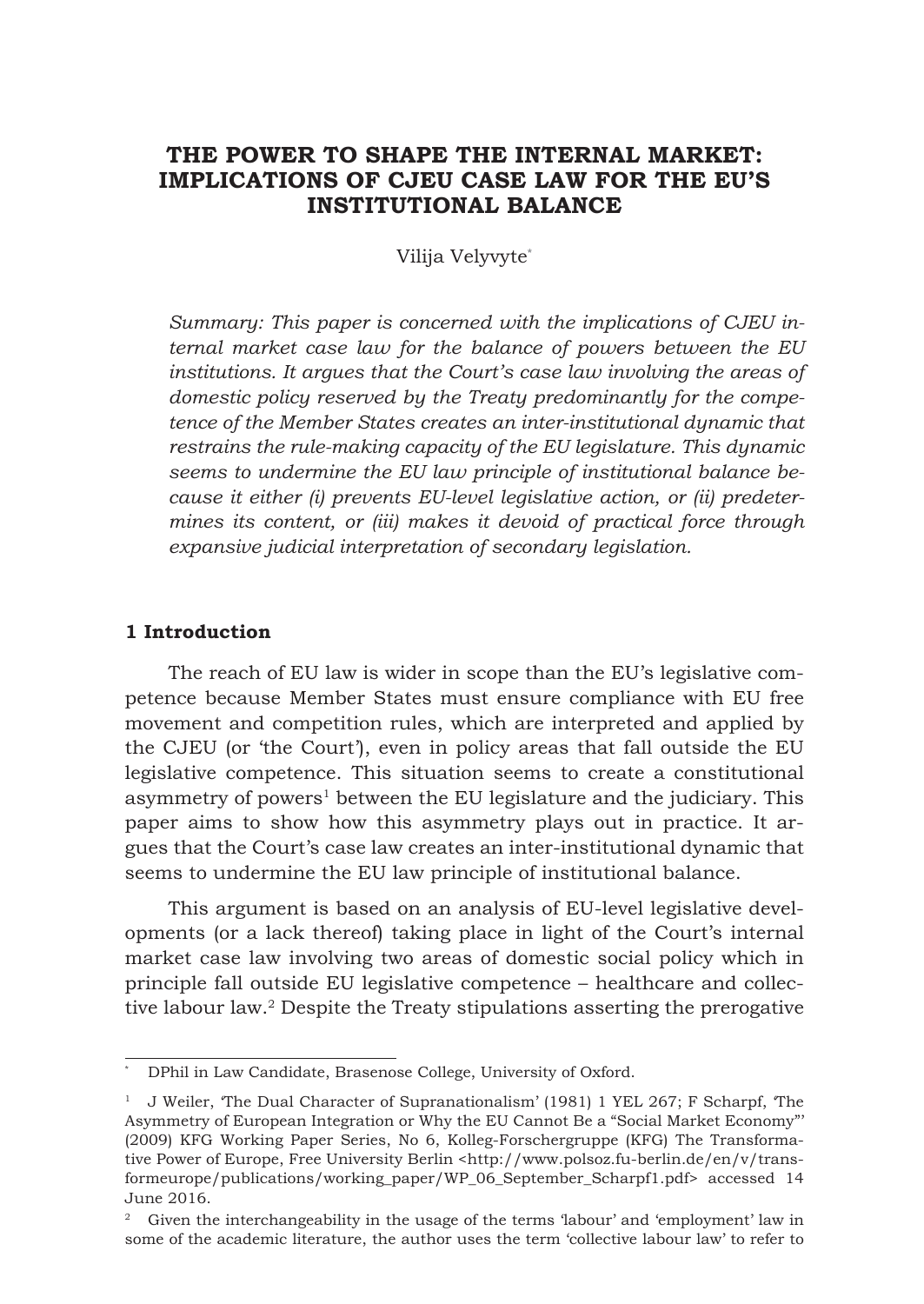of the Member States to regulate the two policy areas and the explicit exclusion of harmonisation under the respective sectoral legal bases,<sup>3</sup> both healthcare and collective labour law have been substantially influenced by EU law through the judgments of the CJEU interpreting free movement and competition rules.4 The free movement case law has attracted particular criticism. The Court's elaborate definition of the 'medical necessity' test employed in cases concerning the reimbursement of costs of medical treatment obtained abroad has been criticised for depriving Member States of their autonomy to manage national healthcare budgets independently and thus threatening to undermine public policies which seek to prioritise patients in most need of care.<sup>5</sup> Similarly, the Court's interpretation of the relationship between collective labour rights and economic freedoms has been widely claimed to constrain the operational autonomy of trade unions, thus challenging the viability of domestic systems of industrial relations.<sup>6</sup> Moreover, as a result of the case law, a number of social policy issues pertaining to healthcare and collective labour law have been removed from the national regulatory domain, thus increasing the role of EU judicial law-making.

Whilst recognising the implications of the case law for national regulatory systems, this paper focuses on a less discussed aspect surround-

collective aspects of labour law, as opposed to the individual ones, also known as employment law.

<sup>3</sup> Consolidated Version of the Treaty on the Functioning of the European Union [2008] OJ C115/49 (TFEU) arts 153, 168.

<sup>4</sup> For similar developments, see the case law on cross-border access to education, eg Case C-73/08 *Bressol and Chaverot* [2009] ECR I-2782, Opinion of AG Sharpston, para 20; AP Van der Mei, 'Free Movement of Students and the Protection of National Educational Interests: Reflections on *Bressol and Chaverot*' (2011) 13 Eur J Migration and L 123. See also the case law on sports, eg Case C-415/93 *Union Royale Belge Sociétés de Football Association and Others v Bosman* [1995] ECR I-4921; SR Weatherill, 'Bosman Changed Everything: The Rise of EC Sports Law' in M Poiares Maduro and L Azoulai (eds), *The Past and Future of EU Law: The Classics of EU Law Revisited on the 50th Anniversary of the Rome Treaty* (Hart Publishing 2010).

<sup>5</sup> Case C-372/04 *Yvonne Watts v NHS* [2006] ECR I-4325 (*Watts*); C Newdick, 'Citizenship, Free Movement, and Healthcare: Cementing Individual Rights by Corroding Social Solidarity' (2006) 43 CML Rev 1645, 1650; D Schiek, 'The EU Constitution of Social Governance in an Economic Crisis in Defence of a Transnational Dimension to Social Europe' (2013) 20 MJ 195; G Davies, 'The Process and Side-Effects of Harmonisation of European Welfare States' (2006) NYU Jean Monnet Program Working Paper 2/2006 <http://www.jeanmonnetprogram.org/papers/06/060201.pdf> accessed 7 June 2014.

<sup>6</sup> Case C-438/05 *International Transport Workers' Federation and Finnish Seamen's Union v Viking Line* [2007] ECR I-10779 (*Viking*); Case C-341/05 *Laval v Svenska Byggnadsarbetareförbundet* [2007] ECR I-11767 (*Laval*); Case C-426/11 *Mark Alemo-Herron and Others v Parkwood Leisure Ltd* [2013] ECR 00000 (*Alemo-Herron*); ACL Davies, 'Should the EU Have the Power to Set Minimum Standards for Collective Labour Rights in the Member States?' in P Alston (ed), Labour Rights as Human Rights (OUP 2005) 206–207; ACL Davies, 'One Step Forward, Two Steps Back? The Viking and Laval Cases in the ECJ' (2008) 37 ILJ 126, 143; KD Ewing and J Hendy QC, 'The Dramatic Implications of *Demir and Baykara'* (2010) 39 ILJ 2, 13.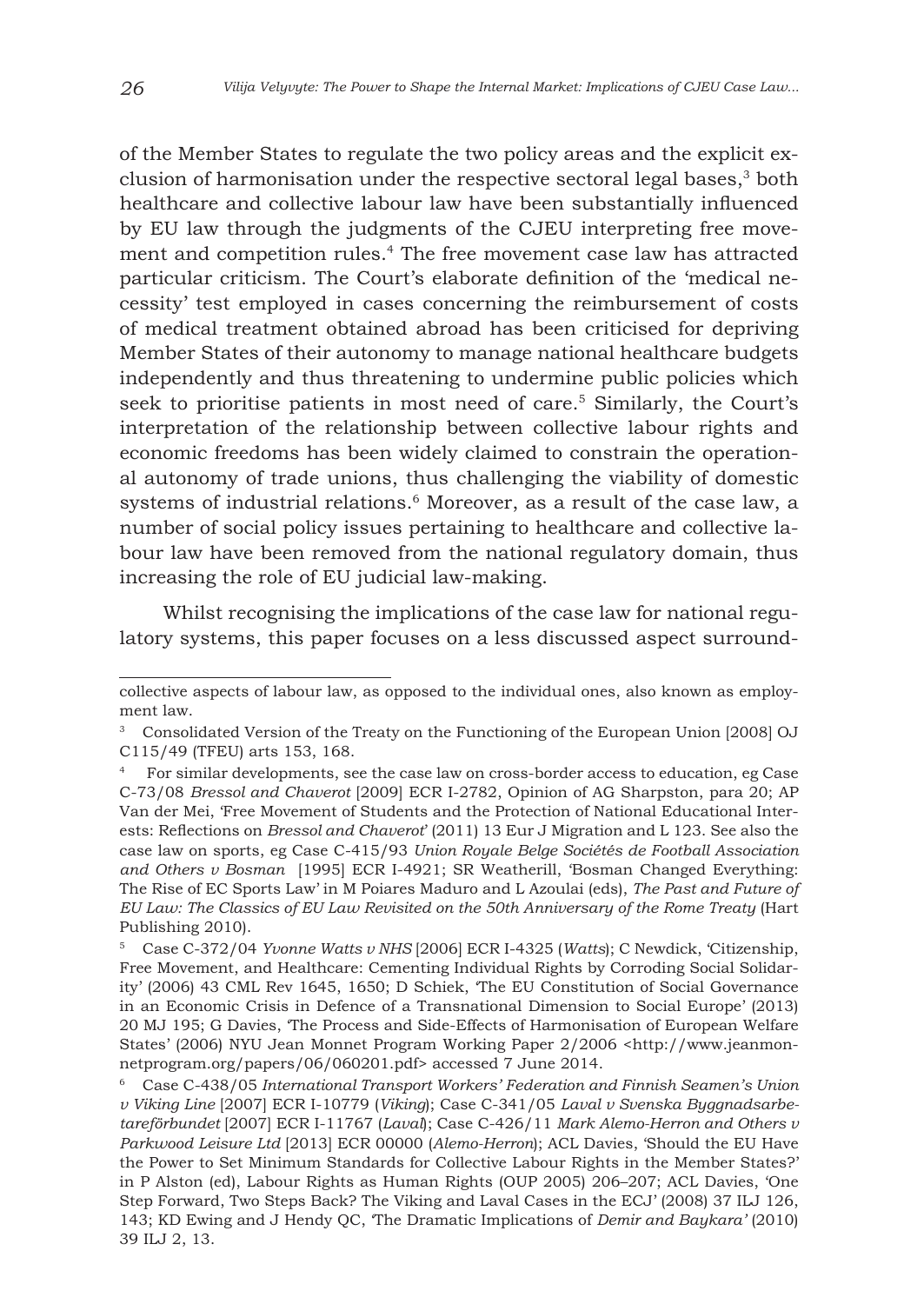ing the case law, namely, how judicial developments have affected the institutional relationship between the CJEU and the EU's legislature – the Commission, the Parliament, and the Council. The paper is divided into four sections. Following this Introduction, Section 2 outlines the main developments in CJEU case law concerning the intersection of the free movement rules, on the one hand, and healthcare and collective labour rights, on the other. It also discusses the implications of the case law for the regulatory capacity of the Member States. Section 3 introduces the concept of institutional balance as a constitutional principle of EU law. Section 4 discusses three ways in which the Court's practice is liable to upset this principle. First, the Court's judgments may prevent legislative action at the EU level. Second, the legislature is often incapable of reversing the effects of the case law due to the expansive and detailed judicial interpretations of secondary legislation in light of the free movement rules. Third, the case law often serves to determine the content of EU legislative action. Section 5 concludes.

### **2 CJEU case law and its implications for national regulatory systems**

## *2.1 Patient mobility: less room for national autonomy – better healthcare for EU citizens?*

According to EU rules on cross-border healthcare, as interpreted in the case law of the CJEU, any outpatient care to which a patient is entitled under the social security scheme in her home Member State may also be obtained in any other Member States without prior authorisation and be reimbursed up to the level of reimbursement provided by the patient's home state.<sup>7</sup> Any inpatient, or hospital, care to which a patient is entitled in her home MS may also be obtained elsewhere in the EU, provided that the patient has been granted prior authorisation by the authorities in the home Member State. This authorisation must be given if the healthcare system to which the patient is affiliated cannot provide equally effective treatment within a medically acceptable time limit. In determining whether a treatment which is equally effective can be obtained within an acceptable time, national authorities must take into account the circumstances pertaining to the medical situation and the clinical needs of the person concerned, such as the history, probable course of her illness, and degree of pain or the nature of disability at the time when the request for authorisation was made or renewed.<sup>8</sup> If authorisation is granted or

<sup>7</sup> Case C-120/95 *Nicolas Decker v Caisse de maladie des employés privés* [1998] ECR I-01831 (*Decker*); Case C-158/96 *Raymond Kohll v Union des caisses de maladie* [1998] ECR I-01931 (*Kohll*); Case C-385/99 *Müller-Fauré* [2003] ECR I-4509.

<sup>8</sup> Case C-157/99 *Geraets-Smits and Peerbooms* [2001] ECR I-5473, paras 53–55; *Müller-Fauré* (n 7) paras 89–90; *Watts* (n 5) paras 59–61.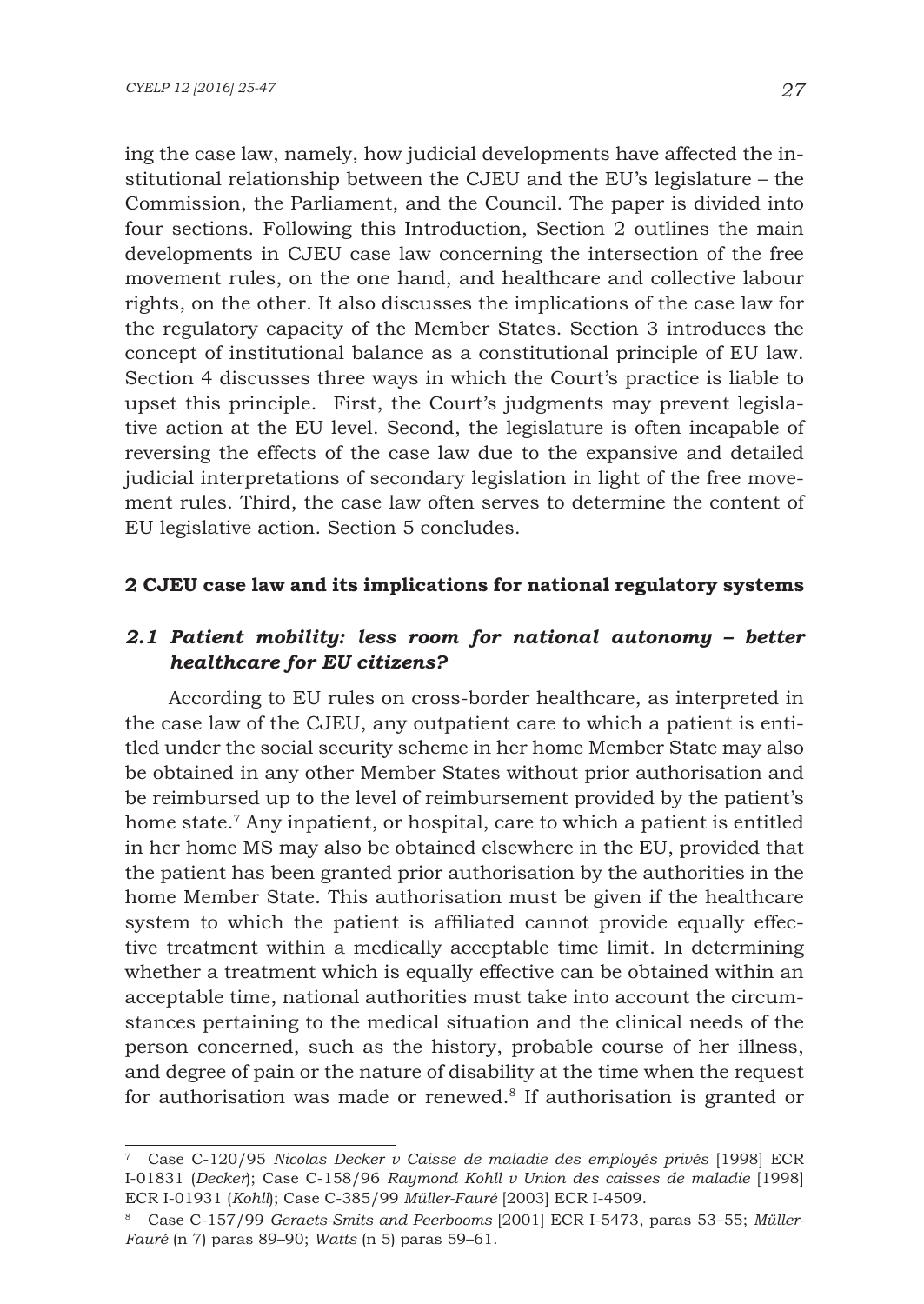has been unlawfully refused, the patient is entitled to full reimbursement of the costs of treatment received abroad, determined in accordance with the tariff set by the host state.<sup>9</sup>

Essentially every judgment of the CJEU involving cross-border healthcare starts with the recognition, in accordance with article 168(7) TFEU, that the EU's action in the field of public health has to respect fully the responsibilities of the Member States for the organisation and delivery of health services and medical care. In the absence of EU level harmonisation in the field, it is for the legislation of each Member State to determine the personal scope, conditions of entitlement and range of benefits.10 At the same time, article 168(7) does not exclude the possibility that Member States may be required under other Treaty provisions, such as the free movement rules, or measures adopted on the basis of these provisions, such as article 22 of Regulation 883/2004 on the coordination of national social security systems, $11$  to make adjustments to national social security systems. These necessary adjustments do not, however, undermine Member States' sovereign powers in the field.<sup>12</sup>

In line with this logic, the Court emphasises that its interpretation of conditions for obtaining treatment abroad in light of EU free movement rules aims to balance EU citizens' right to cross-border health with national concerns relating to the sustainability and financial stability of their social security systems.13 This balance is to be achieved by drawing a distinction between, on the one hand, reasonable waiting time for receiving medical treatment in the home state and, on the other hand, undue delay, or medically unjustifiable waiting time. If the waiting time is reasonable, the fact that equally effective treatment is available more quickly in another Member State does not suffice to challenge a decision to refuse authorisation (and consequently claim reimbursement of the costs of treatment received abroad). Otherwise, patient migration would be liable to put at risk governments' planning and rationalisation efforts in the healthcare sector, which could create problems of hospital overcapacity, imbalance in the supply of hospital medical care, and logistical and financial wastage.<sup>14</sup> However, where the waiting time for adequate treatment in the home state exceeds medically justifiable time, according to the interpretation of this concept provided by the Court, the granting

<sup>9</sup> Note that reimbursement will be calculated in accordance with the tariff of the home Member State when the claim is not based on Regulation (EC) No 883/2004 of the European Parliament and of the Council of 29 April 2004 on the coordination of social security systems [2004] OJ L166/1 (Regulation 883/2004).

<sup>10</sup> See eg *Smits and Peerbooms* (n 8) para 45.

 $11$  Regulation 883/2004 (n 9).

<sup>12</sup> *Watts* (n 5) para 121.

<sup>13</sup> *Watts* (n 5) para 145; *Smits and Peerbooms* (n 8) paras 76, 78–79.

<sup>14</sup> *Smits and Peerbooms* (n 8) para 106; *Müller-Fauré* (n 7) para 91; *Watts* (n 5) para 71.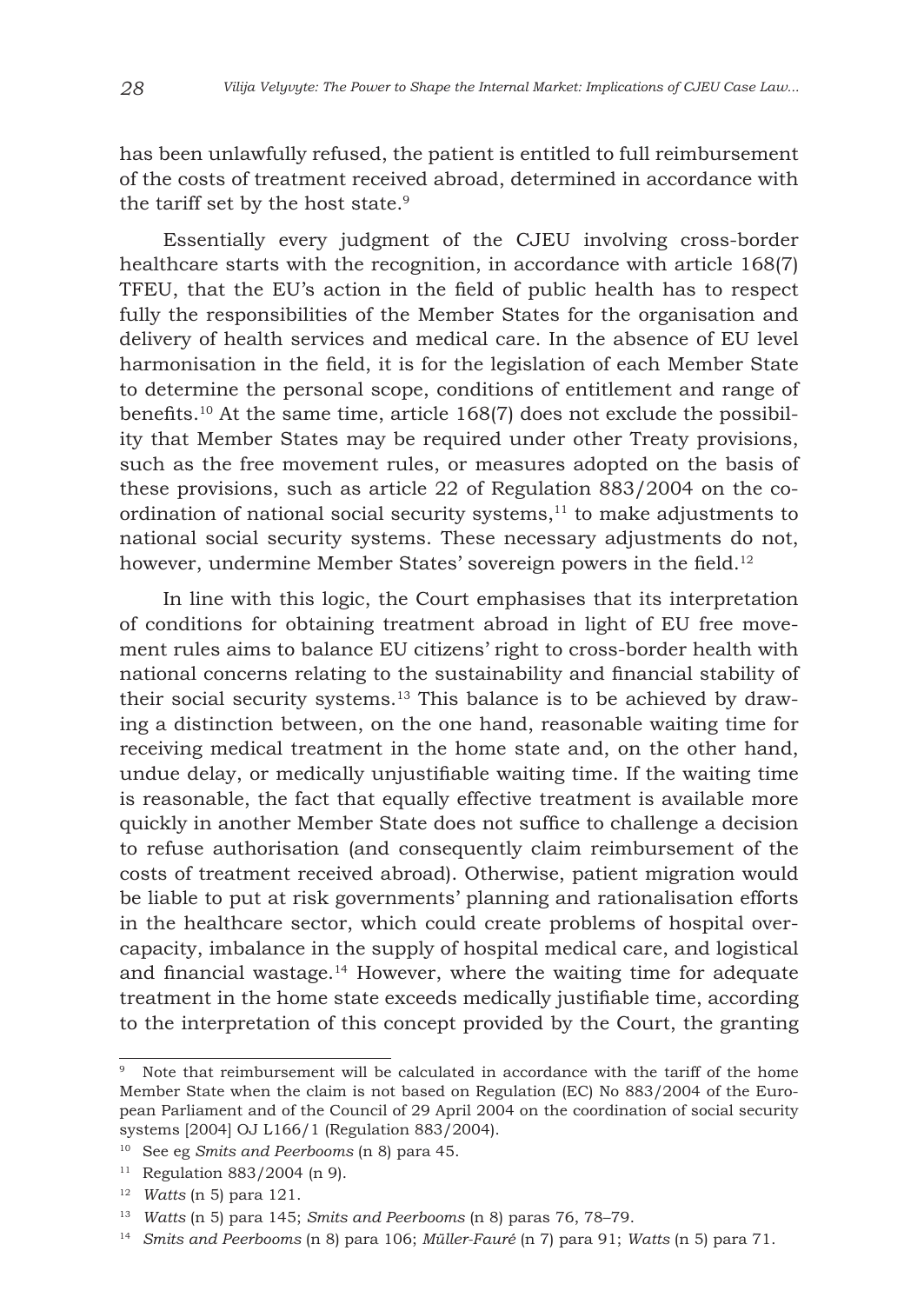of authorisation and subsequent reimbursement of costs are not considered to be liable to jeopardise the sustainability of hospital care.15

The position adopted by the Court does not seem to reflect the realities of the operation of the healthcare sector and does in fact threaten to jeopardise the financial sustainability of the national healthcare systems, thus affecting the accessibility and quality of healthcare. In particular, the Court's interpretation of what constitutes a medically necessary treatment seems to undermine public policies which seek to prioritise patients in most need of care. The medical necessity test is solely focused on the examination of the individual situation of the patient, excluding any comparative analysis in a broader context, which would take into account medical needs of other domestic patients. While this approach is fairly common in the adjudication of individual rights, it does not seem suitable for dealing with complex socioeconomic issues, such as the distribution of funds allocated for public healthcare. Where the inquiry focuses on the individual's circumstances, especially when these circumstances relate to serious health issues, 'every human inclination will be to rescue [her] by providing treatment even if its likelihood of success is uncertain'.16 However, such inquiry leaves aside those whose treatment may be affected as a result.17 Moreover, it allows patients with less urgent medical needs to gain priority over patients with more urgent ones, thus questioning a system's fairness and commitment to equality.18

Since the budget allocated by governments to social healthcare is usually not sufficient to allow for the swift provision of treatment to all patients, competent authorities make use of the available resources by planning and setting priorities.19 Waiting lists, for instance in the British NHS, reflect those priorities and are intended to maintain fairness and equality between patients who require hospital treatment.20 The Court's focus on the individual case of the patient when determining the necessity of treatment clearly interferes with the prerogative of national governments to plan and prioritise healthcare expenditure. Moreover, while benefiting the vocal minority of patients, it diverts resources from 'poorly represented, less visible, less articulate groups, typically composed of disabled, mentally ill and elderly patients'.<sup>21</sup> As a consequence, the waiting time for those groups of patients, with equally, if not more, urgent needs, but incapable of travelling abroad, will become longer. To avoid

<sup>15</sup> *Smits and Peerbooms* (n 8) para 105; *Watts* (n 5) para 75.

<sup>16</sup> Newdick (n 5) 1650.

<sup>17</sup> ibid 1650.

<sup>18</sup> *Watts* (n 5) para 42; Newdick (n 5) 1662.

<sup>19</sup> *Watts* (n 5) para 13.

 $20$  ibid, para 14.

<sup>&</sup>lt;sup>21</sup> Newdick (n 5) 1646. See also Schiek (n 5).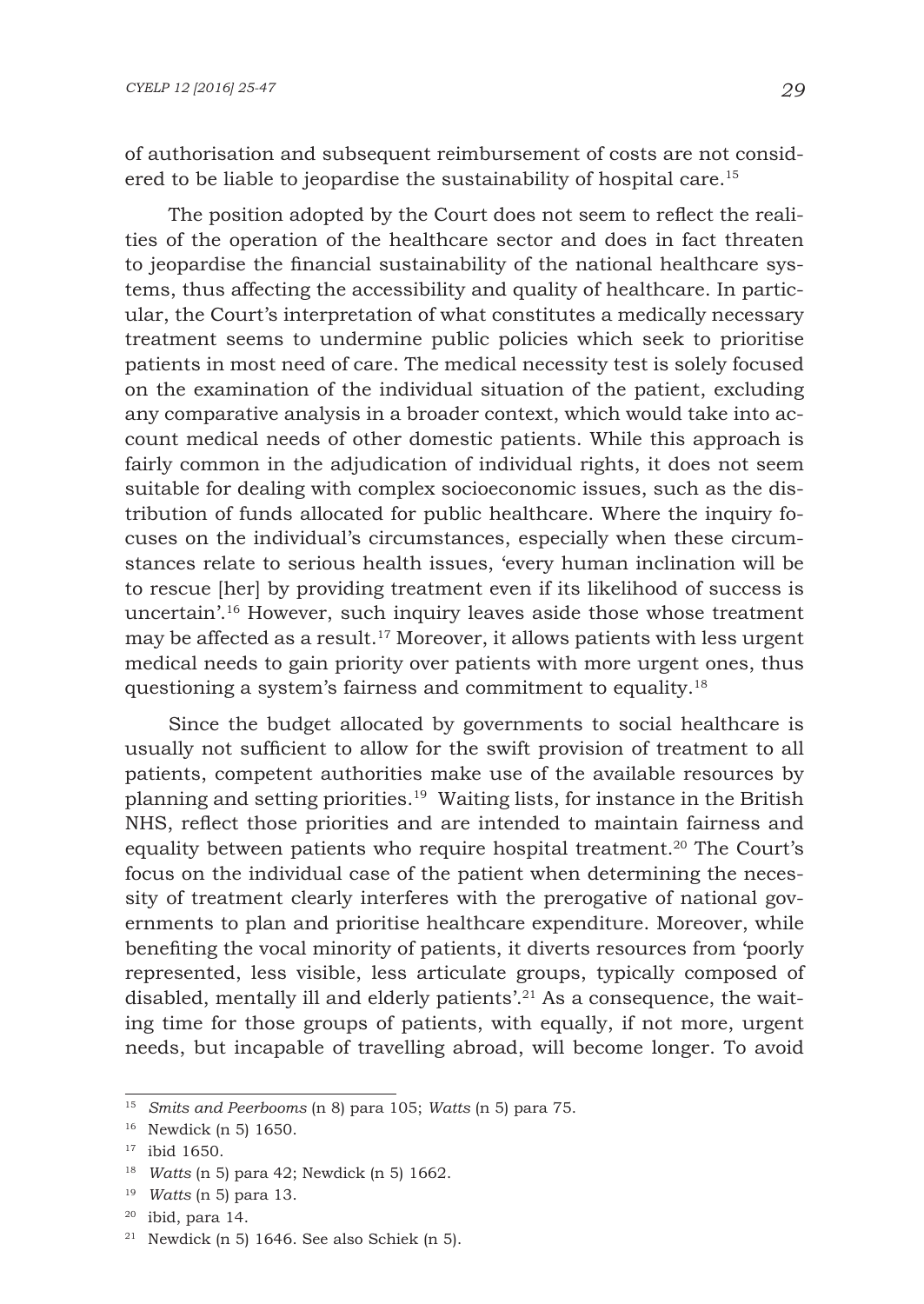this situation and maintain equal access to hospital care, governments would need either to provide additional funding for the healthcare budget, or to restrict the range of treatments available. $^{22}$ 

Moreover, if the frequency of patient mobility were to significantly increase, the additional financial pressure would arguably hurt most the less economically developed Member States (normally, more recent members of the EU), since patients from these countries would be the most likely candidates to use the benefits of cross-border healthcare. The financial burdens resulting from the poorer Member States having to fund expensive treatment received in the richer ones may exacerbate the already existing inequities among the national healthcare systems, threatening the sustainability of the social security budgets of the less developed Member States and thus contributing to further decline in the quality of healthcare in their territories.23 Without an EU-level fund for balancing the extreme inequalities, patient mobility in the EU may sooner or later prove unsustainable.<sup>24</sup>

# *2.2 Collectively set labour standards as an obstacle to economic freedoms*

In its case law on collective labour rights,<sup>25</sup> the CJEU asserts that, in principle, EU law does not preclude the territorial application of national legislation or collective agreements laying down employment terms and conditions. Member States are also free to define conditions of the exercise of collective bargaining and the right to strike. However, in exercising their competences, Member States have to comply with EU free movement rules.26 In the Court's interpretation, this means that national labour laws and EU free movement rules are in a hierarchical relationship, whereby the terms and conditions of employment capable of dissuading foreign undertakings from exercising their freedom of establishment or freedom to provide services must be justified as appropriate and necessary in light of the objective of the protection of workers.<sup>27</sup> Such interpretation significantly narrows down the scope of application of na-

<sup>22</sup> *Watts* (n 5) para 42.

<sup>&</sup>lt;sup>23</sup> A Kaczorowska, 'A Review of the Creation by the European Court of Justice of the Right to Effective and Speedy Medical Treatment and its Outcomes' (2006) 12 Eur L J 345, 366– 367.

<sup>24</sup> Kaczorowska (n 23); Davies (n 5) 125–128.

<sup>25</sup> See eg *Viking* (n 6); *Laval* (n 6); Case C-346/06 *Dirk Rüffert v Land Niedersachsen* [2008] ECR I-01989; Case C-319/06 *Commission of the European Communities v Grand Duchy of Luxembourg* [2008] ECR I-04323; Case C-271/08 *Commission v Germany* [2010] ECR 00000; *Alemo-Herron* (n 6).

<sup>26</sup> *Viking* (n 6) para 40, with further references to *Decker* (n 7) paras 22–23 and *Kohll* (n 7) paras 18–19.

<sup>27</sup> *Viking* (n 6) paras 72, 73, 75; *Laval* (n 6) para 57.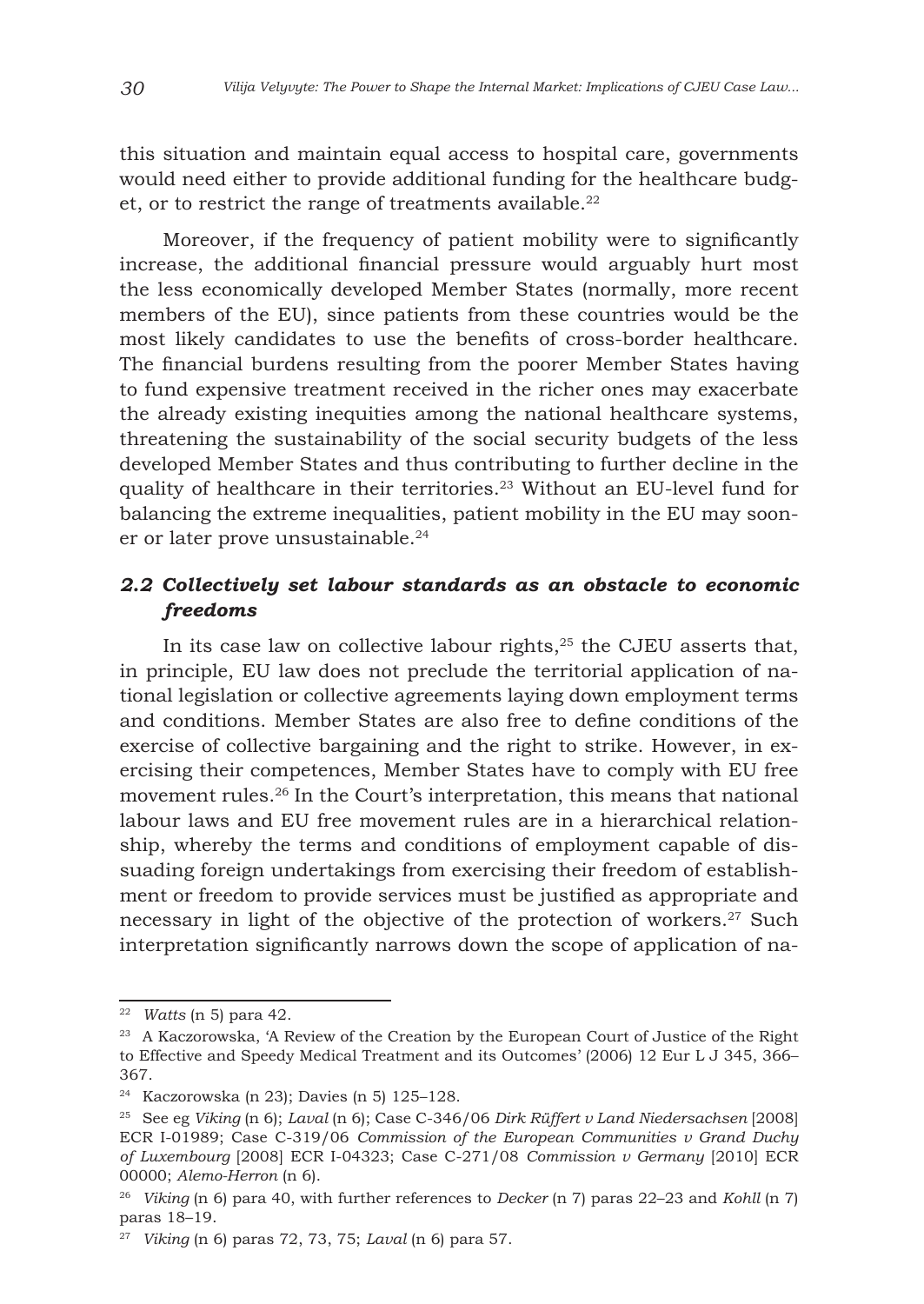tional labour standards to posted workers and poses a profound challenge to national systems of industrial relations, thus threatening the level of worker protection in the EU.

The Court's application of the proportionality test to assess the legality of strike action, laid down in the seminal *Viking* and *Laval* judgments, weakens the position of trade unions vis-à-vis foreign employers. On the one hand, the CJEU acknowledges that the organisation of collective action by trade unions must be regarded as covered by their legal autonomy.28 And yet, the proportionality review seems to significantly restrict that autonomy by narrowing down the permissible objectives of strike action to one – securing employment conditions that are under serious jeopardy.29 Moreover, the requirement that strike action constitutes the least restrictive means in a given situation<sup>30</sup> seems to go against the nature of the right to strike and risks compromising the effectiveness of collective bargaining and trade union activity more generally.<sup>31</sup> Also, this test creates a climate of legal uncertainty. Trade unions can no longer rely on national law to secure the legality of collective action, while EU law makes it conditional on a case-by-case assessment of necessity in relation to EU business freedoms, something that is extremely difficult to predict.32 At the same time, due to the direct horizontal effect of articles 49 and 56 TFEU, employers are handed a strong incentive to sue trade unions in courts with a promise of pecuniary compensation. As a result, trade unions are dissuaded from taking collective action given the risks involved, $33$  which significantly weakens their bargaining power and inhibits their ability to protect workers' interests.

Furthermore, the Court seems to be reluctant to accept collective bargaining as a means of laying down the terms and conditions of employment. In the view of the Court, collective agreements – with the exception of those that are universally or generally applicable and lay down the nucleus of employment conditions listed in article 3(1) of the Posted Workers Directive<sup>34</sup> – create too much uncertainty in the legal framework

<sup>28</sup> *Viking* (n 6) para 35.

<sup>29</sup> ibid, paras 77, 81.

<sup>30</sup> ibid, paras 87–89.

<sup>&</sup>lt;sup>31</sup> T Novitz, P Germanotta, 'Globalisation and the Right to Strike: The Case for European-Level Protection of Secondary Action' (2002) 18(1) IJCLLIR 67, 68–69; ACL Davies, One Step Forward, Two Steps Back (n 6) 143; Ewing and Hendy (n 6) 13.

<sup>&</sup>lt;sup>32</sup> C Barnard, 'A Proportionate Response to Proportionality in the Field of Collective Action' (2012) 37 ELR 117, 120–121; P Syrpis and T Novitz, 'Economic and Social Rights in Conflict: Political and Judicial Approaches to their Reconciliation' (2008) 33 EL Rev 411, 418–419.

<sup>33</sup> Syrpis and Novitz (n 32) 418–419; Barnard (n 32) 120–121.

<sup>&</sup>lt;sup>34</sup> Council Directive 96/71/EC concerning the posting of workers in the framework of the provision of services [1997] OJ L18/1 (Posted Workers Directive).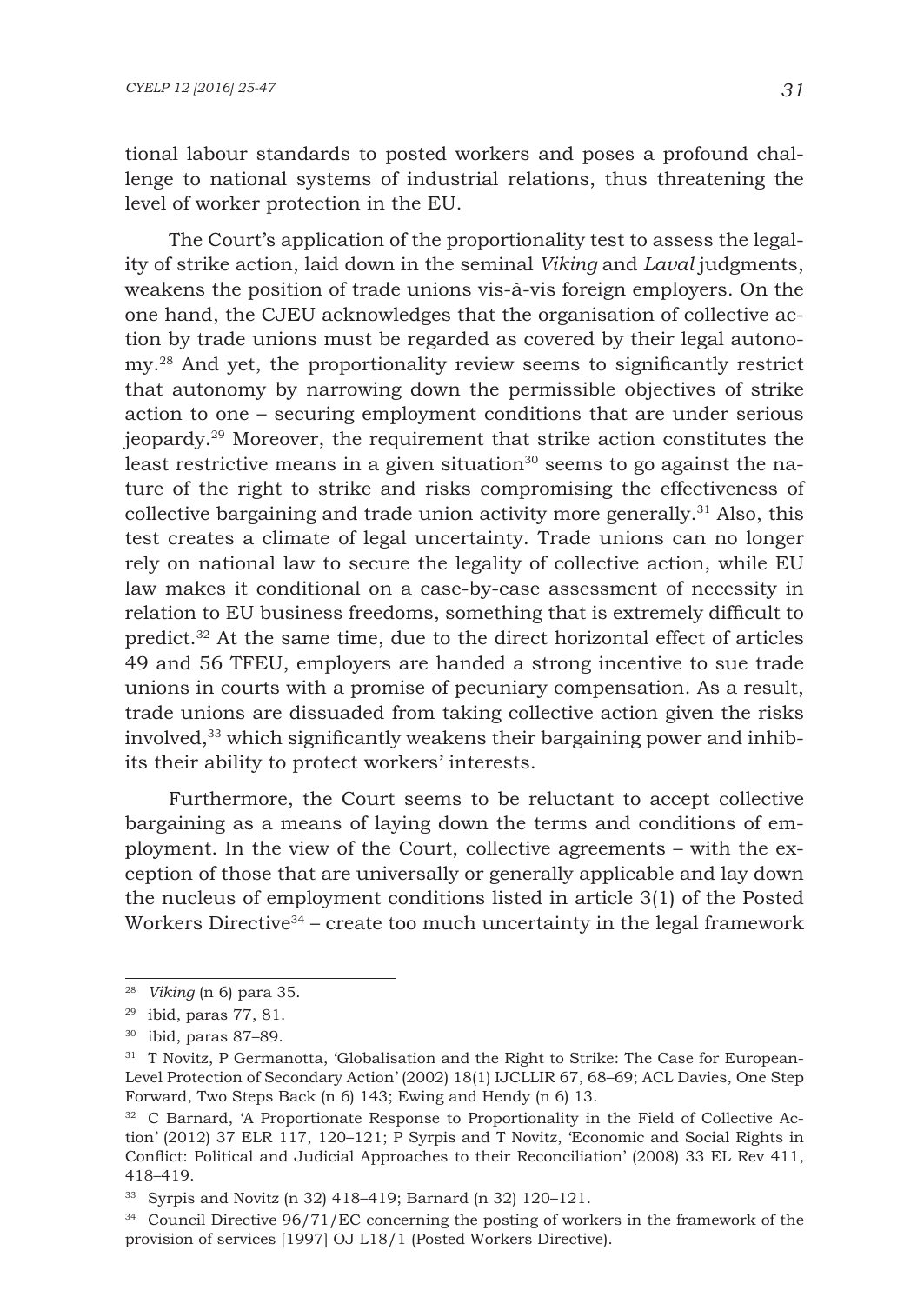of the transnational provision of services and hence make it excessively difficult for employers to determine the obligations they need to comply with.<sup>35</sup> These agreements cannot therefore be justified either under the PWD or under article 56 TFEU. Such a position seems to go against the spirit of the Treaty, which has, since Maastricht, affirmed the EU's commitment to promote social dialogue while emphasising respect for the autonomy of social partners and for the diversity of national systems.36

By constraining the operational autonomy of trade unions and limiting the scope of collective bargaining, the Court challenges the viability of European systems of industrial relations, particularly in the Member States that rely on autonomous collective bargaining in the implementation of national social policy, such as the Scandinavian states.37 In the Scandinavian model, trade unions in principle have the exclusive responsibility to safeguard rather high-average, flexible levels of wages and employment conditions for all different categories of employees.38 In the face of the Court's case law, governments must either modify their traditional methods of social regulation, or accept the fact that labour standards set by trade unions will most likely be rejected by the CJEU. A number of countries have already followed the first route, which is problematic in light of the lack of EU competence to regulate collective labour law.39

Finally, the Court's position seems to reinforce the idea that social dumping is an acceptable method for businesses to compete in the European market. The working conditions of migrant workers will be governed by labour standards of the least regulative Member State relevant to the situation in question, unless higher standards are able to survive the high-threshold necessity review, save for the nucleus of rules for minimum protection enshrined in the PWD.<sup>40</sup> Such a position encourages reg-

<sup>35</sup> *Laval* (n 6) paras 107, 110. See also *Rüffert* (n 25) paras 26–29, 39–40.

<sup>36</sup> TFEU, arts 151, 152; EC Treaty, arts 136, 138. Also contrast the *Viking* and *Laval* judgments with Case C-67/96 *Albany* [1999] ECR I-5751, paras 59–60.

<sup>&</sup>lt;sup>37</sup> C Joerges and F Rödl, 'Informal Politics, Formalised Law and the "Social Deficit" of European Integration: Reflections after the Judgments of the ECJ in Viking and Laval' (2009) 15 ELJ 1.

<sup>&</sup>lt;sup>38</sup> J Malmberg, 'The Impact of the ECJ Judgments in Viking, Laval, Ruffert and Luxembourg on the Practice of Collective Bargaining and the Effectiveness of Social Action' (2010) European Parliament Directorate General for Internal Policies, Policy Department A: Economic and Scientific Policy, 7 <http://www.europarl.europa.eu/activities/committees/ studies.do?language=EN> accessed 17 February 2015.

<sup>39</sup> J Malmberg and T Sigeman, 'Industrial Actions and EU Economic Freedoms: The Autonomous Collective Bargaining Model Curtailed by the European Court of Justice' (2008) 45 CML Rev 1115; A Bücker and W Warneck (eds), 'Viking – Laval – Rüffert: Consequences and Policy Perspectives' (2010) ETUI Report 111; M Blauberger, 'With Luxembourg in Mind

<sup>…</sup> The Remaking of National Policies in the Face of ECJ Jurisprudence' (2012) 19 Journal of Eur Public Policy 109, 114–124.

<sup>40</sup> S Deakin, 'Regulatory Competition in Europe after Laval' (2008) University of Cambridge CBR Working Paper 364/2008, 18 <http://www.cbr.cam.ac.uk/pdf/WP364.pdf> accessed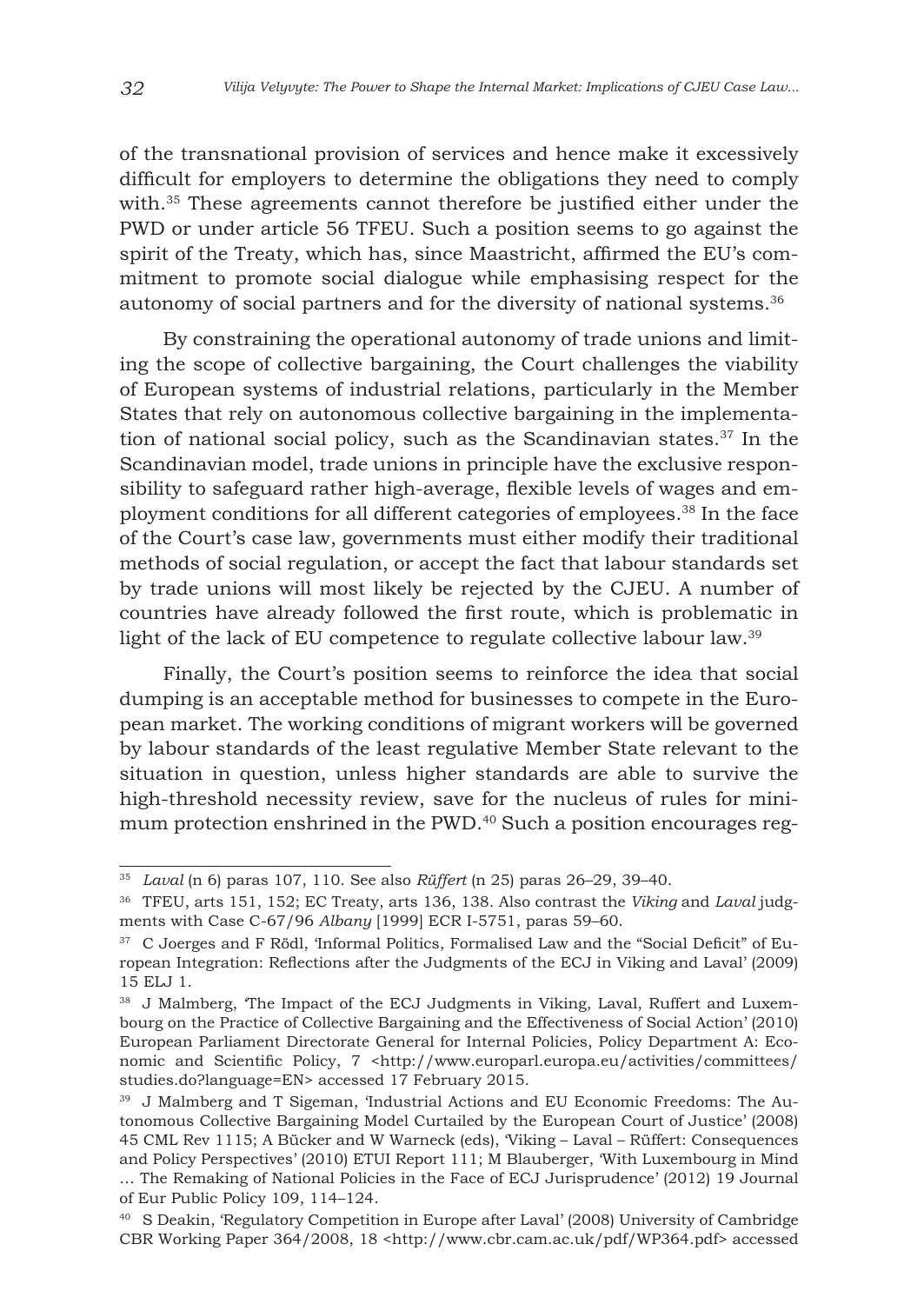ulatory competition between governments, as well as wage competition among businesses and workers.41 While encouraging wage competition may be a valid economic policy decision, the Court's asymmetrical position threatens to override the also legitimate aim of Member States wishing to maintain their chosen level of worker protection, challenges the capacity of new Member States to build their own social models, and risks creating a race to the bottom in European labour standards.42 Moreover, the legitimacy of judicial decision-making is strained when such extremely political choices are embedded within adjudication.

### **3 Institutional balance as a constitutional principle**

The remainder of the paper argues that the Court's case law deviates from the principle of institutional balance, which governs the distribution of powers among the EU institutions, particularly the Council, the Parliament, the Commission, the European Council, and the CJEU. The principle of institutional balance has been mainly discussed in the academic literature in the context of the division of powers between the legislative organs of the EU – the Commission, the Council, and the Parliament.<sup>43</sup> Institutional balance requires that EU institutions act within the scope of the powers conferred on them by the Treaties (positive obligation) and not encroach on the powers assigned to other institutions (negative obligation). This principle is specific to the EU, but the concept itself is inspired by the principle of the separation of powers applicable in the national legal orders.44 However, contrary to the principle of the separation of powers, 'the aim of the system of the division of powers between the various [EU] institutions is [exactly] to ensure that the balance between the institutions provided for in the Treaty is maintained, and not to protect individuals' against the abuse of power by the government.45

<sup>21</sup> November 2012; N Hös, 'The Principle of Proportionality in the Viking and Laval Cases: An Appropriate Standard of Judicial Review?' (2009) EUI Department of Law Working Paper 2009/06, 16, 19–20 <http://cadmus.eui.eu/bitstream/handle/1814/11259/ LAW\_2009\_06.pdf> accessed 27 July 2013.

<sup>41</sup> Deakin (n 40) 14–15, 20–21; Malmberg and Sigeman (n 39) 1116.

<sup>42</sup> 'Rüffert Case: ETUC Warns that ECJ's Judgment Is Destructive and Damaging' (ETUC, 3 April 2008) <http://www.etuc.org/a/4830> accessed 21 November 2012.

<sup>43</sup> P Craig, 'Democracy and Rule-making within the EC: An Empirical and Normative Assessment' (1997) 3 ELJ 105; Y Devuyst, 'The European Union's Institutional Balance After the Treaty of Lisbon: "Community Method" and "Democratic Deficit" Reassessed' (2008) 39 Georgetown Journal of International Law 249, 306–308; B Smulders and K Eisele, 'Reflections on the Institutional Balance, the Community Method and the Interplay between Jurisdictions after Lisbon' (2012) Research Paper in Law 04 / 2012, College of Europe, Department of European Legal Studies <http://aei.pitt.edu/39285/> accessed 10 January 2016.

<sup>44</sup> J-P Jacqué, 'The Principle of Institutional Balance' (2004) 21 CML Rev 383, 384.

<sup>45</sup> ibid. See also Case C-282/90 *Vreugdenhil BV v Commission* [1992] ECR I-1937, paras 20–21.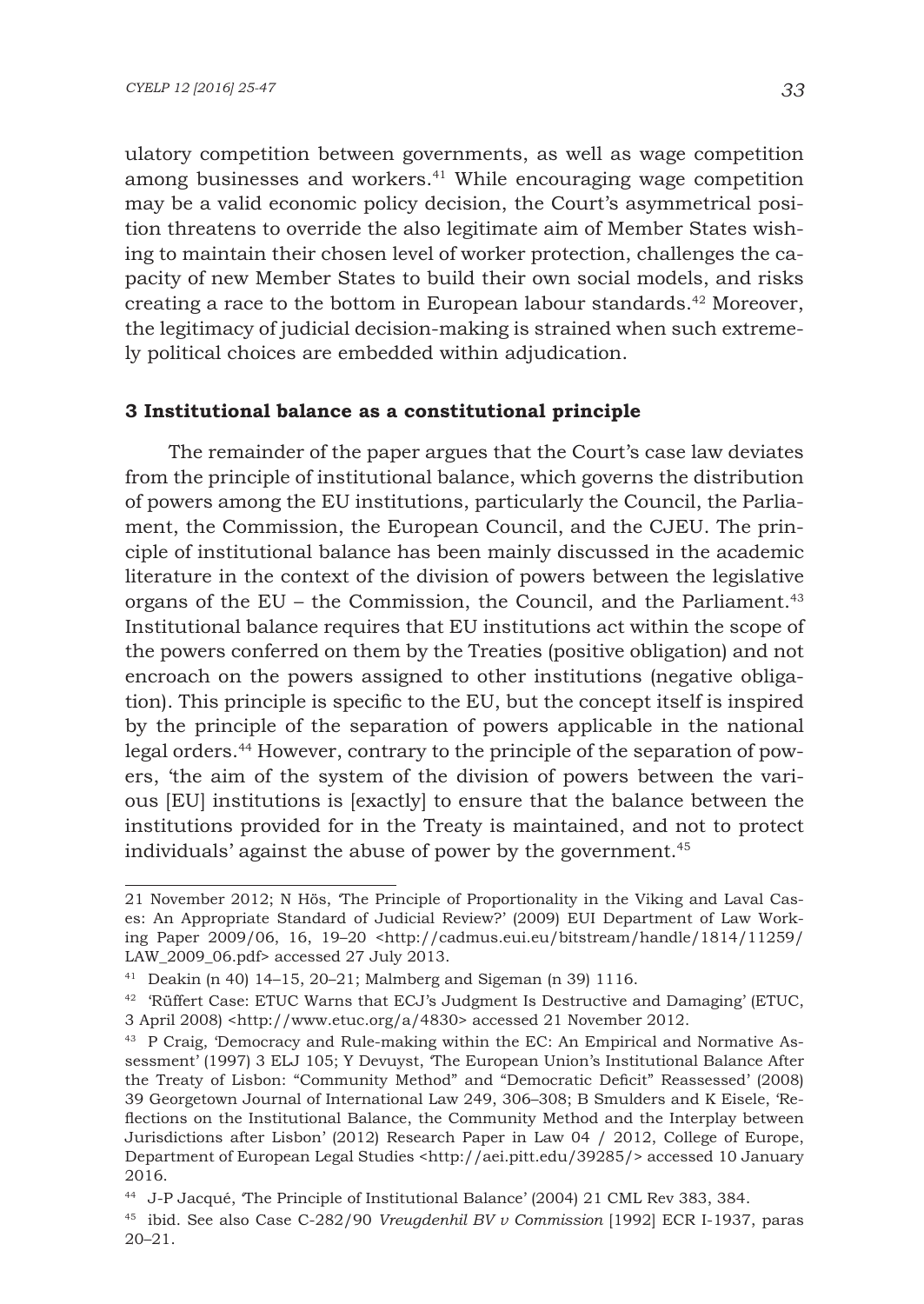The principle of institutional balance has been enshrined in the Treaties since the creation of the EEC. Article 4 (1) EEC of Part One of the Treaty, titled 'Principles', stated that the tasks entrusted to the Community shall be carried out by its institutions, which 'shall act within the limits of the powers conferred upon [them] by this Treaty'. The current version of this provision, article 13 TEU, maintains the wording almost identical to the original one and adds that that '[t]he institutions shall practise mutual sincere cooperation'.

The content of the principle was fleshed out by the CJEU as early as in 1958 in the *Meroni* judgment,46 where the Court was asked to decide to what extent EU institutions may delegate their tasks to regulatory agencies. The Court held that the delegation of powers 'can only relate to clearly defined executive powers, the use of which must be entirely subject to the supervision of the [delegating authority]'.<sup>47</sup> It ruled that the balance of powers was characteristic of the institutional structure of the Community and required the Community institutions to pursue Community goals while acting 'within the limits of their respective powers'.48 The Court elaborated on the principle in the *Chernobyl* case,<sup>49</sup> which concerned an action for annulment brought by the European Parliament and concerning a Council regulation which was allegedly adopted using the wrong legal basis and failing to involve the Parliament through the cooperation procedure. The Treaties did not contain a provision allowing the Parliament to bring an action for annulment in this situation. Regardless, the Court ruled:

The Treaties set up a system for distributing powers among the different Community institutions, assigning to each institution its own role in the institutional structure of the Community and the accomplishment of the tasks entrusted to the Community. Observance of the institutional balance means that each of the institutions must exercise its powers with due regard for the powers of the other institutions. It also requires that it should be possible to penalize any breach of that rule which may occur.50

It follows from the judgment that observance of the principle simply requires respecting the framework for the distribution of powers among the EU institutions as laid down in the Treaties.

<sup>46</sup> Case C-9/56 *Meroni & Co, Industrie Metallurgiche, SpA v High Authority of the European Coal and Steel Community* [1958] ECR 00133 (Meroni).

<sup>47</sup> Meroni (n 46) 152.

<sup>48</sup> ibid 152.

<sup>49</sup> Case C-70/88 *European Parliament v Council* [1990] ECR I-2041 (*Chernobyl*).

<sup>50</sup> *Chernobyl* (n 49), paras 21–22, 26–27.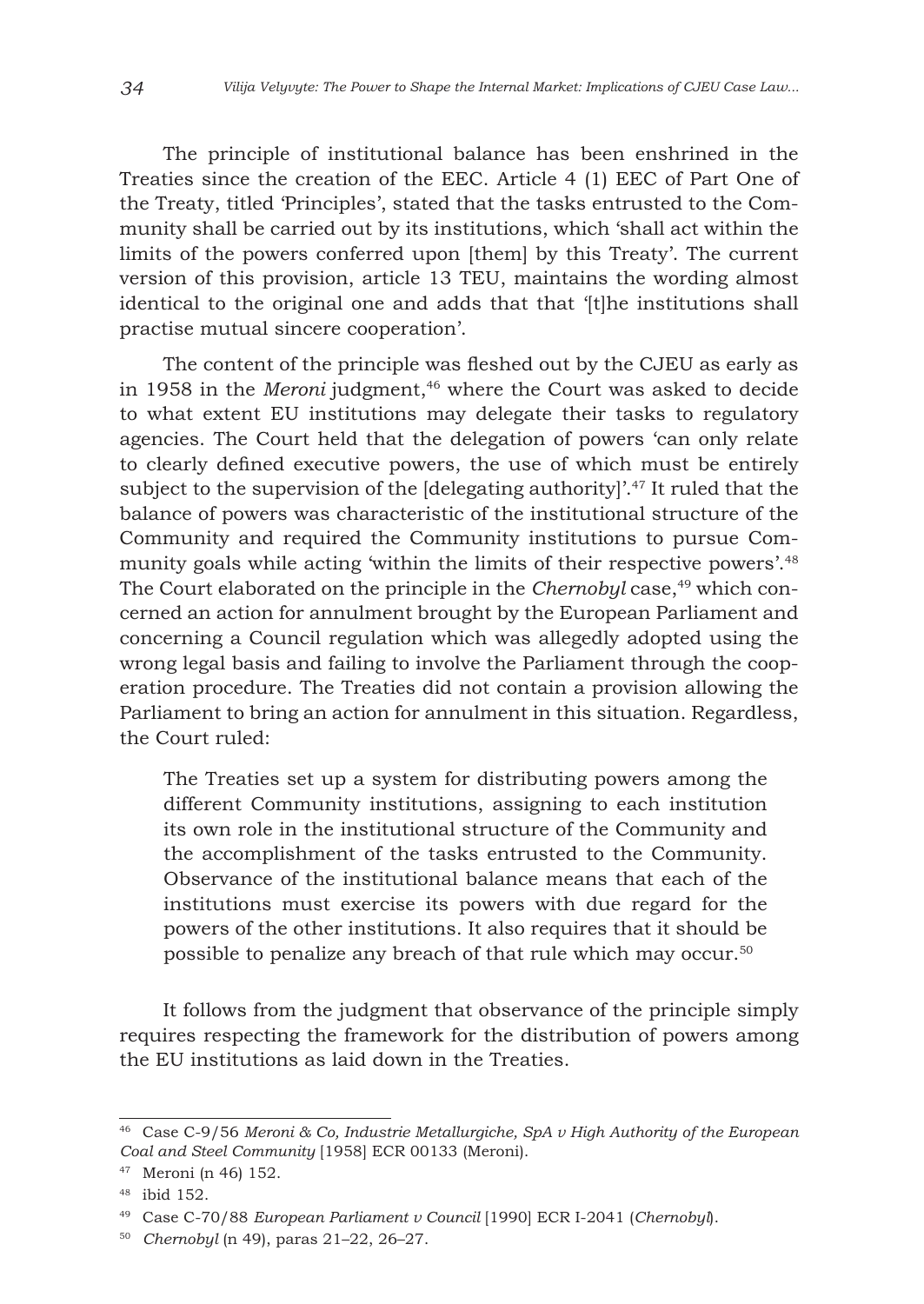The question is how one determines the outer limit of the powers of the CJEU. Its mandate under article 19 TEU is formulated extremely broadly, and the performance of the task of ensuring that the law is observed in the interpretation and application of the Treaties certainly entails a degree of discretion and autonomy. AG Trstenjak suggested in her Opinion in the *Audiolux* case that the principle of institutional balance requires the CJEU to respect the rule-making role of the EU legislature and observe 'the necessary self-restraint in developing general principles of EU law which might possibly run counter to the legislature's aims'.51 This implies that the Court 'may not assume the role of the Community legislature if a gap in the law can be filled by the Community legislature'.52 The approach suggested by AG Trstenjak might not be suitable for defining the limits of the Court's action because the Treaty allows overlap between the powers of the Court and the legislature. To illustrate, the Court held in *Brasserie du Pêcheur* that the principle of institutional balance did not prevent it from recognising in European law a general right to compensation of individuals in the event of breaches of that law.53 In the context of the present analysis, there is also the question whether a gap in law exists at all, and consequently whether the legislature is entitled to exercise its rule-making powers. The answer to this question seems to be positive. Where the Treaty excludes the adoption of binding measures in certain areas pursuant to the sectoral legal bases, as is the case with healthcare and collective labour rights,54 those areas can nevertheless be subjected to EU legislative action by having recourse to the functionally broad legal bases. 55 In the majority of cases, these will be article 114, which authorises the adoption of measures that advance the objectives of the internal market, and article 352 TFEU – the 'flexibility

<sup>51</sup> Case C-101/08 *Audiolux SA e.a v Groupe Bruxelles Lambert SA (GBL) and Others and Bertelsmann AG and Others* [2009] ECR I-09823.

 $52$  ibid, para 107.

<sup>53</sup> Joined Cases C-46/93 and C-48/93 *Brasserie du Pêcheur SA v Bundesrepublik Deutschland and The Queen v Secretary of State for Transport, ex parte: Factortame Ltd and others* [1996] ECR I-1029, paras 24–27; K Lenaerts and A Verhoeven, 'Institutional Balance as a Guarantee for Democracy in EU Governance' in C Joerges and R Dehousse (eds), *Good Governance in Europe's Integrated Market* (OUP 2002) 35, 46.

<sup>54</sup> TFEU, arts 5, 6, 153(7), 168. For examples of other policy areas, see TFEU, arts 84, 165, 167, 173, 195, 196, 197. B Ryan, 'The Charter and Collective Labour Law' in TK Hervey and J Kenner (eds), *Economic and Social Rights Under the EU Charter of Fundamental Rights – a Legal Perspective* (Hart Publishing 2003) 67–68, 84–85.

<sup>55</sup> Case C-491/01 Rv Secretary of State ex parte BAT and Imperial Tobacco [2002] ECR I-11543, paras 84, 86, 106, 123 (Tobacco Advertising); Case C-380/03 Germany v Council and European Parliament (Tobacco Advertising II) [2006] ECR I-11573, para 42; Case C-58/08 Vodafone, O2 et al v Secretary of State [2010] ECR I-04999; Case C-210/03 Swedish Match [2004] ECR I-11893; Cases C-154/04 and C-155/04 Alliance for Natural Health v Secretary of State for Health [2005] ECR I-6451, para 30; S Weatherill, 'The Limits of Legislative Harmonisation Ten Years after Tobacco Advertising: How the Court's Case Law Has Become a "Drafting Guide"' (2011) 12 German Law Journal 827.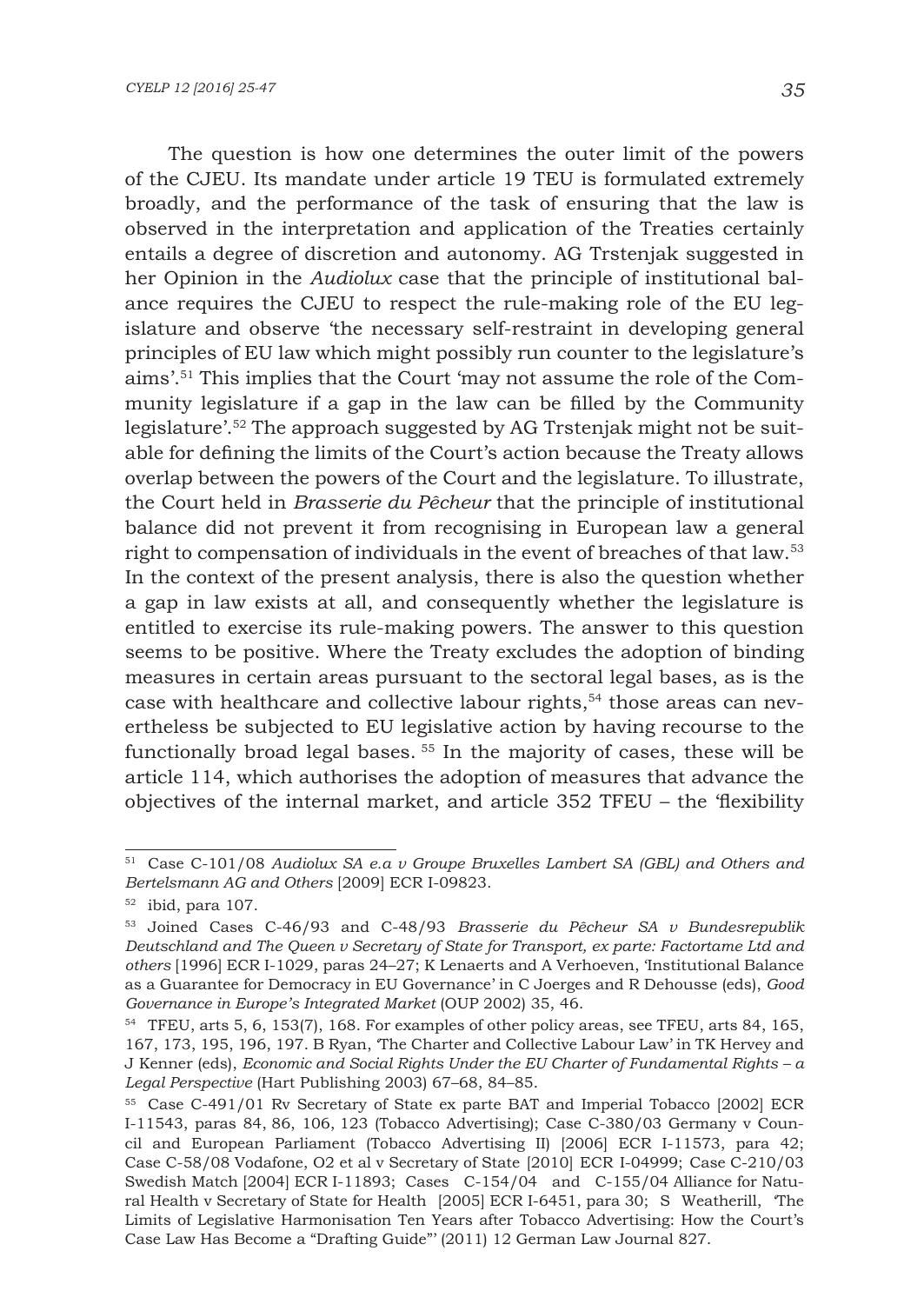clause'. Moreover, the Court holds that the exercise of legislative powers on the basis of article 114 entails a broad margin of discretion on behalf of the legislature.<sup>56</sup> It follows that if we were to accept the approach suggested by AG Trstenjak, meaning that the legislature is entitled to fill in any existing gaps in the regulation of the broad area of the EU's internal market, as a result the Court might be barred from any sort of interference with the legislative mandate. Such a result seems to go against the wording of article 19 TEU, which grants the Court the exclusive authority to interpret the Treaties.

Therefore, given the breadth of the Court's mandate under article 19 TEU as well as the breadth of the legislative mandate under the functional legal bases, a degree of overlap between the powers of the legislature and the Court seems to be both inevitable and constitutionally justified. After all, the Court, as the interpreter of the Treaty, lays down the principles that guide the EU legislature in adopting legislative acts.<sup>57</sup> When measuring the institutional balance, the task is thus to determine the point when the guidance provided by the Court amounts to a breach of institutional balance. As a minimum requirement, it seems to be unacceptable for the Court to extend its powers to the detriment of the legislature because such practice would create the legal situation that the principle exactly aims to prevent.58 The Court appears to endorse this view by holding that the principle of the balance of powers requires that 'the practice of [one institution] cannot deprive the other institutions of a prerogative granted to them by the treaties themselves'.<sup>59</sup> Accordingly, article 19 does not entitle the Court to exercise its authority to interpret EU law in a way that negates the legislative discretion accorded to the EU legislative institutions. Otherwise, the Court would become a substitute for the political decision maker, thus infringing the principle of institutional balance  $60$ 

#### **4 CJEU case law upsets institutional balance**

The following analysis demonstrates how CJEU free movement case law involving areas of healthcare and collective labour law creates an un-

<sup>56</sup> *Tobacco Advertising* (n 55) paras 84, 86, 106, 123; *Tobacco Advertising II* (n 55) para 42.

<sup>&</sup>lt;sup>57</sup> See eg an account on the legislative developments in discrimination law following the *Defrenne* judgment: D Sindbjerg Martinsen, *An Ever More Powerful Court? The Political Constraints of Legal Integration in the European Union* (OUP 2015) 67–71.

<sup>58</sup> Jacqué (n 44) 384.

<sup>59</sup> Case C-149/85 *Roger Wybot v Edgar Faure* [1986] ECR 02391, para 23.

<sup>60</sup> Lenaerts and Verhoeven (n 53) 45–46, referring to Case C-109/75 R *National Carbonising Company Limited v Commission of the European Communities* [1975] ECR 01193, para 8; Case C-415/85 *Commission v Ireland* [1988] ECR 3098, paras 8–9; Case C-249/96 *Lisa Jacqueline Grant v South-West Trains Ltd* [1998] ECR I-00621, paras 35–36, 47–48.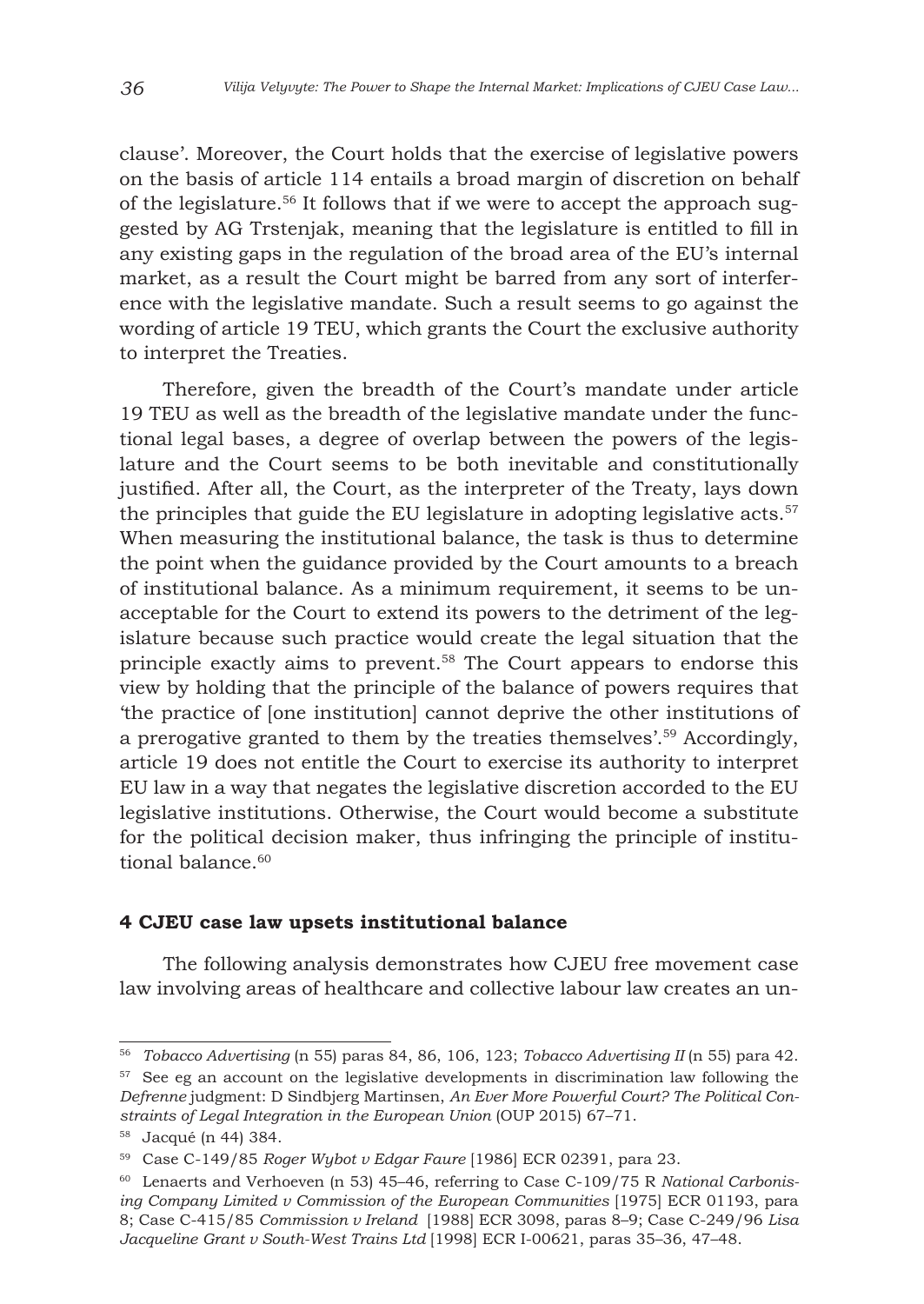usual inter-institutional dynamic that deprives the legislature of its constitutional prerogative, thus undermining the principle of institutional balance. The case law either prevents the EU's legislature from acting or leaves it with a limited choice of legislative options, essentially confined to those reaffirming and codifying the Court's case law. Consequently, the Court becomes *de facto* the ultimate institution that makes EU level policy choices binding on the Member States. The legislative measures that best illustrate this dynamic are the draft Monti II Regulation, $61$  the Patients' Rights Directive,<sup>62</sup> and the Social Security Regulation of 1971.<sup>63</sup>

#### *4.1 The CJEU pre-empts legislative action*

Proposed on the basis of article 352, the 'flexibility clause', the draft Monti II Regulation was intended to provide a legislative response to the Court's interpretation of the relationship between the EU fundamental freedoms and the right to strike. $64$  Although the draft contained a provision explicitly stating that it was not reversing the *Viking* and *Laval* line of case law where the CJEU effectively subordinated the right to strike to the economic freedoms, it did seem to 'correct' the Court's interpretation by explicitly recognising the general equality between the fundamental rights and fundamental freedoms in EU law.65 The Proposal stated that

the exercise of the freedom of establishment and the freedom to provide services enshrined in the Treaty shall respect the fundamental right to take collective action, including the right or freedom to strike, and conversely, the exercise of the fundamental right to take collective action, including the right or freedom to strike, shall respect these economic freedoms.<sup>66</sup>

Furthermore, the proposal highlighted the need for the national courts to strike a fair balance in the process of reconciliation of both legal values. Monti II thus appears to have established a double pro-

<sup>&</sup>lt;sup>61</sup> European Commission, Proposal for a Council Regulation on the exercise of the right to take collective action within the context of the freedom of establishment and the freedom to provide services (Monti II) COM (2012) 130 final.

<sup>62</sup> Council Directive 2011/24/EU of 9 March 2011 on the application of patients' rights in cross-border healthcare [2011] OJ L88/45, preamble, recital (21) (Patients' Rights Directive).

<sup>63</sup> Regulation (EEC) No 1408/71 of the Council of 14 June 1971 on the application of social security schemes to employed persons and their families moving within the Community [1971] OJ L149/2 (Social Security Regulation, 1971).

 $64$  Monti II (n 61); The Adoptive Parents, The Life of a Death Foretold: The Proposal for a Monti II Regulation' in M Freedland and J Prassl (eds), *EU Law in the Member States: Viking, Laval and Beyond* (Hart Publishing 2014) 95 ff.

<sup>&</sup>lt;sup>65</sup> Monti II (n 61), arts 3.4.2 and 3.4.4; Monti II (n 61), Explanatory Memorandum, 10 <ec. europa.eu/social/BlobServlet?docId=7480&langId=en> accessed 20 May 2105.

<sup>66</sup> Monti II (n 61) art 2.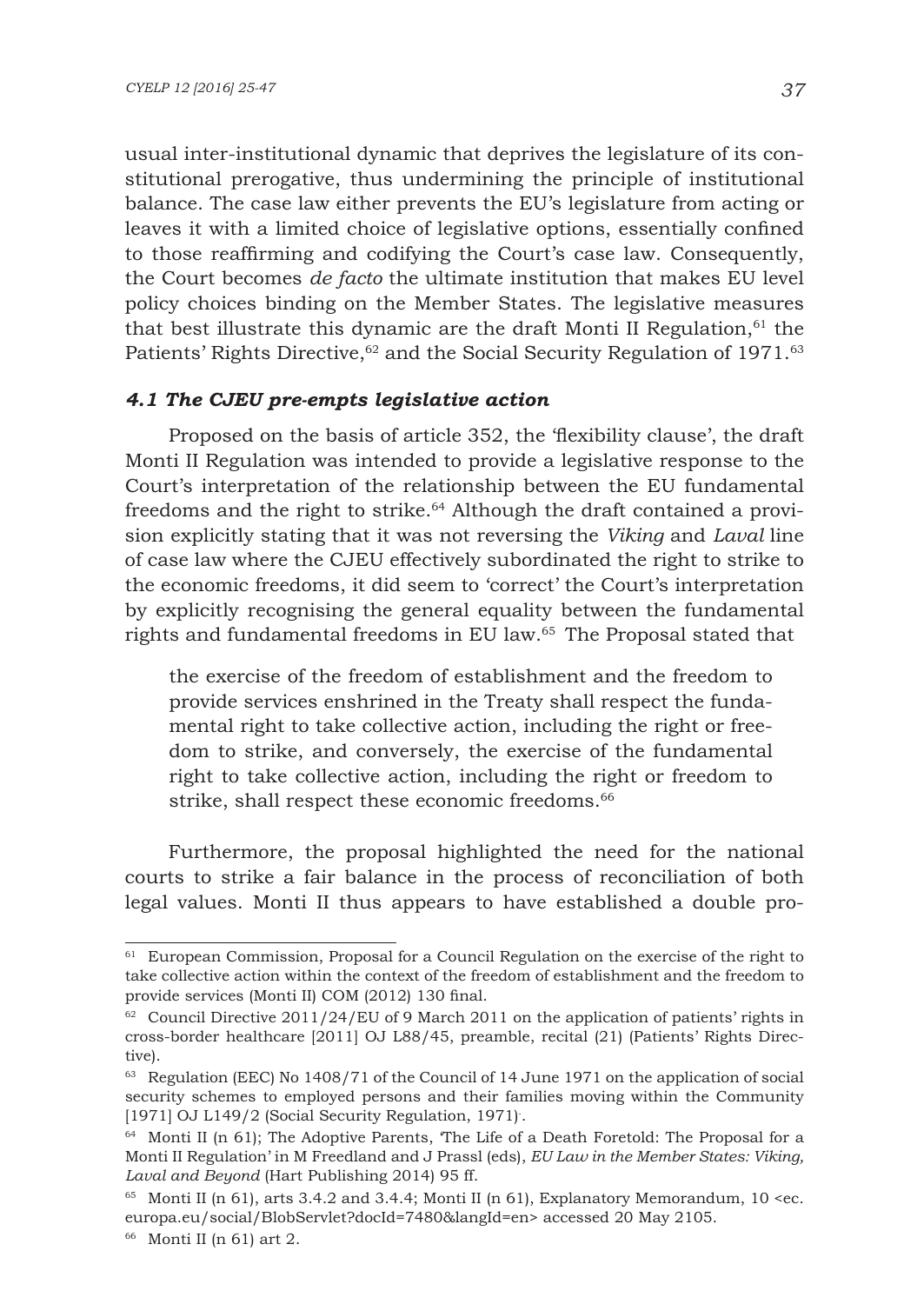portionality review as a means of striking an equitable balance between the exercise of the right to strike and the fundamental freedoms,  $67$  thus deviating from the sort of balance between the two values adopted by the CJEU in *Viking* and *Laval*. Monti II was eventually withdrawn due, at least officially, to the objections raised by national parliaments regarding a breach of subsidiarity and the lack of the EU's legislative competence to regulate collective labour rights. In fact, it was the first time that national parliaments had triggered the 'yellow card' mechanism established by the Lisbon Treaty.<sup>68</sup>

The fate of Monti II shows that the Court's rulings may have the effect of pre-empting any meaningful legislation at the EU level. The more controversial the ruling, the more likely this will be the case. Monti II sought to achieve a more equitable balance in the relationship between the economic freedoms and the right to strike, in this way departing from the position adopted by the Court. However, not surprisingly, the proposal raised some controversial reactions from the stakeholders. The European Trade Union Confederation rejected the Proposal, claiming it was too restrictive on the right to strike, while Business Europe, an association representing more than 20 million European companies, was also against it, but for an opposite reason: Monti II was less favourable to the side of the employers than the Court's rulings. Finally, protecting the national interests, 12 parliaments pulled the 'yellow card', claiming that the Proposal violated the principle of subsidiarity (as article 153 excludes the right to strike from the scope of the EU's competence) and interfered with the national systems of industrial relations.<sup>69</sup> Due to the objections raised by the national parliaments, the Commission was required to review the proposal, and eventually withdrew it. However, the proposal died not because there were real concerns over subsidiarity – after all, the draft dealt with the interpretation of the free moment rules in *cross-border* situations. As the Commission admitted in a formal letter addressed to the national parliaments in response to the raised objections, Monti II was withdrawn because it was 'unlikely to gather the necessary political support' to enable its adoption.<sup>70</sup> This is not surprising given that article 352 requires a unanimous vote in the Council. In the end, although article 352 enabled the adoption of Monti II, the lack of political will for the EU to interfere in national industrial systems, as well as the lack of consensus between the stakeholders, resulted in the withdrawal of the

<sup>67</sup> Case C-271/08 *Commission v Germany* [2010] ECR 00000, Opinion of AG Trstenjak.

<sup>&</sup>lt;sup>68</sup> M Goldoni, 'The Early Warning System and the Monti II Regulation: The Case for a Political Interpretation' (2014) 10 EuConst 90.

<sup>69</sup> For a detailed account, see I Cooper, 'A Yellow Card for the Striker: How National Parliaments Defeated EU Strikes Regulation' (2013) Network of European Union Centres for Excellence 5 <http://euce.org/eusa/2013/papers/12g\_cooper.pdf> accessed 20 May 2015.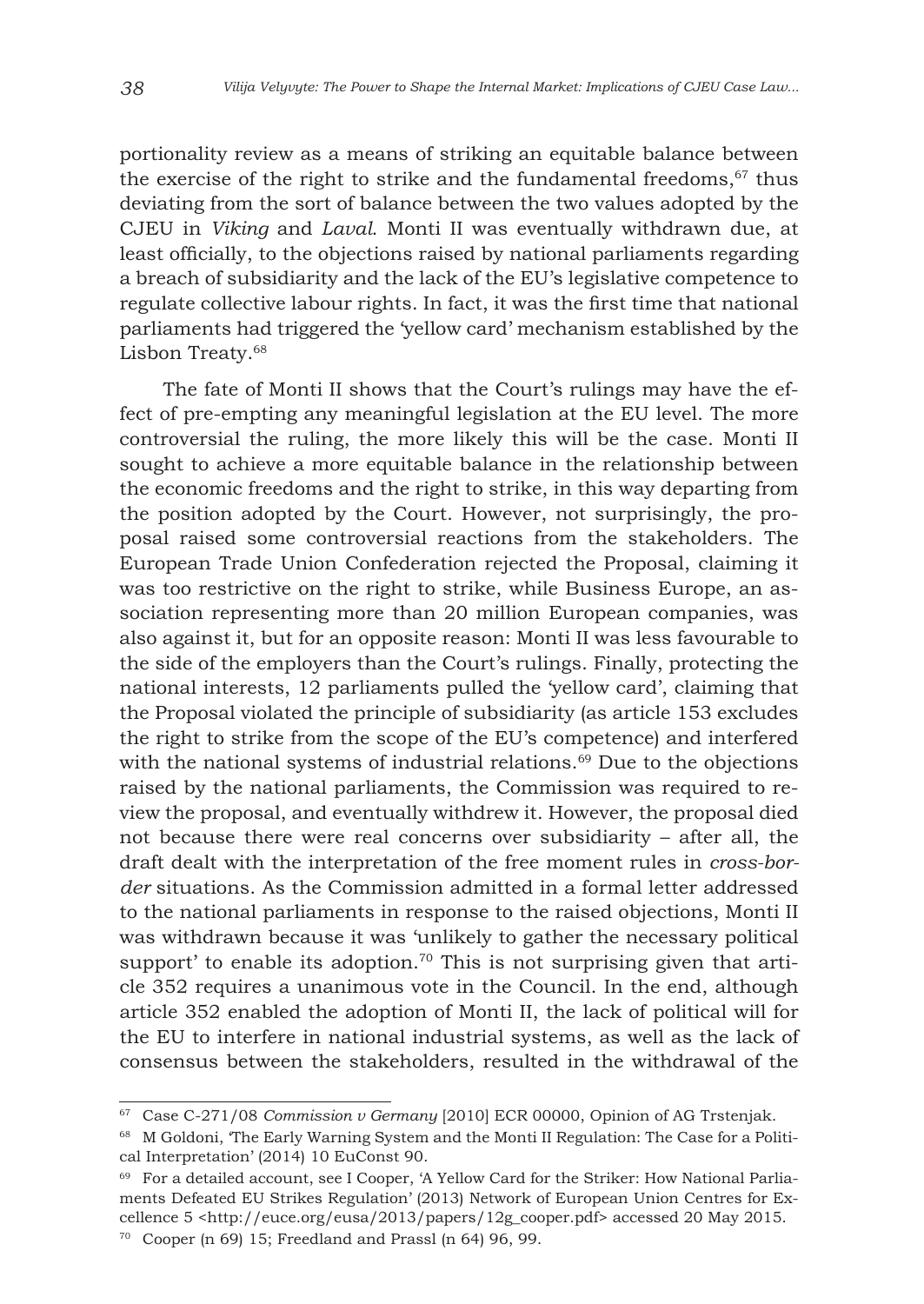proposal. The controversial rulings of the CJEU that triggered the whole process remained unchanged.

On the other hand, the heated debate over Monti II in a way was 'much ado about nothing'. Even if adopted, the regulation could in principle not have replaced the Court's particular interpretation of the free movement rules. As an interpretation of primary law, it is superior to legislation, national or EU-wide, and remains intact as long as the Treaty remains unamended. In other words, the rules developed in *Viking* and *Laval* would have continued to apply, as a matter of law, even if Monti II had gained a unanimous vote. The only possible scenario where Monti II could have had a real impact after adoption is if the Court was willing to temper its position as a sign of respect to the political consensus. However, it is difficult to predict how likely this outcome would be, especially since the Court had in the past gone against the express wishes of the legislature even where the legislation had gained unanimous support in the Council. The latter phenomenon is discussed in the following section.

#### *4.2 The Court prevents legislative overturn*

Another way in which the Court shapes the institutional dynamic is through interpreting existing EU legislation to arrive at a meaning that serves the objectives of free movement. The Court's interpretation of article  $22(2)$  of the Social Security Regulation of  $1971<sup>71</sup>$  best illustrates this tendency.

The objective of Regulation 1408/71 was to establish rules on the coordination of the national social security systems.72 The original wording of the Regulation accorded Member States a considerable margin of discretion in making decisions regarding the grant of authorisation to receive medical treatment abroad that is subsequently to be reimbursed by the patient's Member State of affiliation. The authorisation could not be refused 'where the treatment in question cannot be provided for the person concerned within the territory of the Member State in which he resides'. The provision was phrased in rather general and broad terms, unqualified by references to either the timing or effectiveness of the treatment. It gave a lot of leeway to the national healthcare authorities to assess whether, in principle, they were capable of providing the treatment in question.

The Court had the opportunity to deliver its interpretation of article 22(2) in the *Pierik* cases,73 concerning a Dutch national who went to Germany to receive hydrotherapy treatment. The patient's request for

<sup>71</sup> Social Security Regulation, 1971 (n 63).

<sup>72</sup> ibid, preamble.

<sup>73</sup> Case C-117/77 *Pierik I* [1978] ECR 825; Case C-182/78 *Pierik II* [1979] ECR 1977.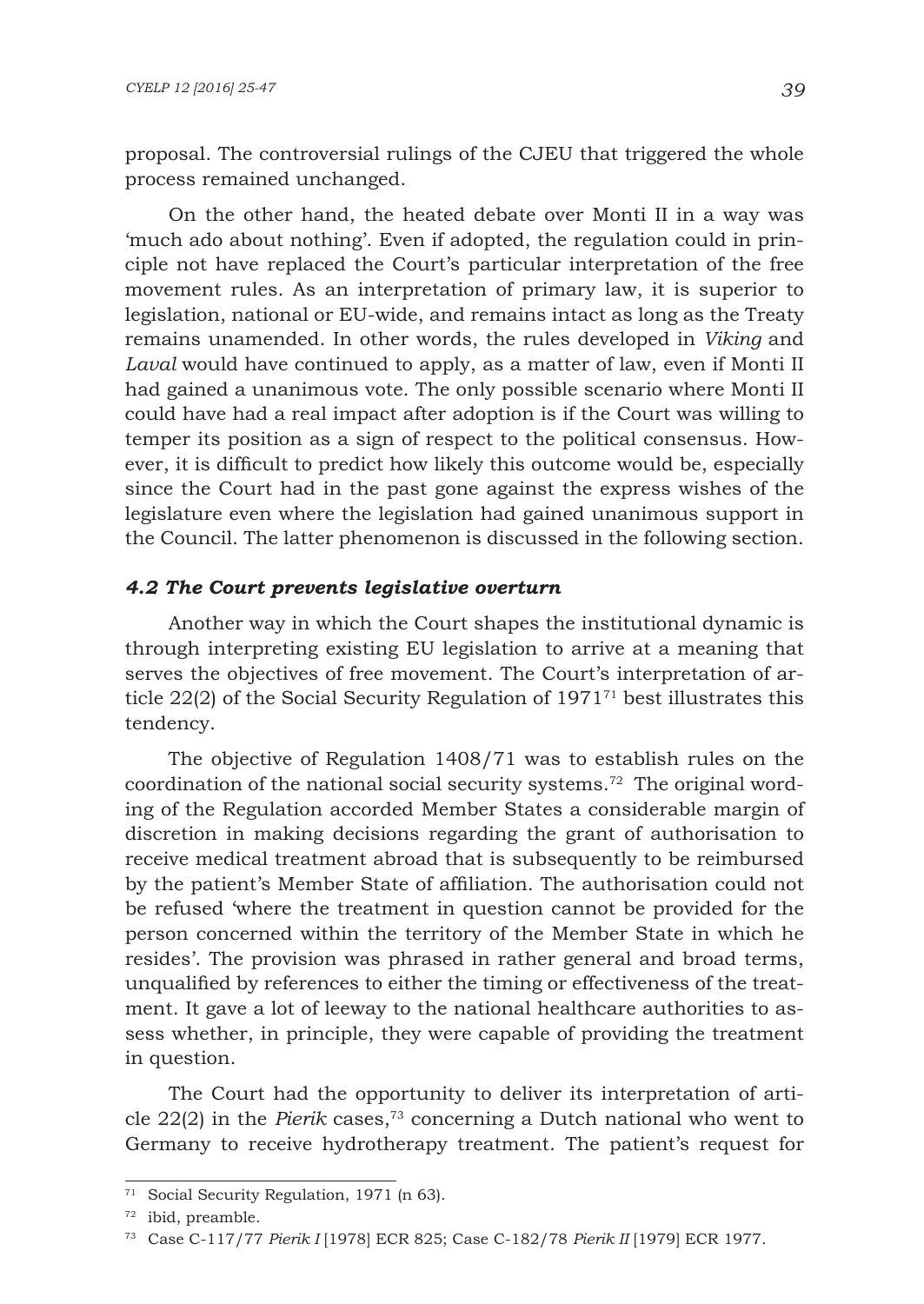reimbursement was refused because hydrotherapy was not among the types of treatment covered by Dutch health insurance. The Court held that the intention of the Regulation was to give medical requirements the decisive role in the decision of the competent authorities to grant or refuse the authorisation for treatment abroad. Therefore, authorisation could not be refused when the foreign treatment was considered 'necessary and effective', even if it was not offered in the health package of the state of insurance.74 The Court's judgments received immediate political response at the EU level. Fearing that the sustainability of their healthcare budgets might be jeopardised, Member States 'corrected' the Court's interpretation by adopting unanimously several amendments to the Regulation.75 Article 22 was amended to include a provision expressly stating that authorisation cannot be obtained for treatment that is not among the benefits provided for by the legislation of the patient's Member State of residence.<sup>76</sup> If this condition is fulfilled, prior authorisation could not be refused where the patient could not be given adequate treatment in her state of affiliation within the time normally necessary for obtaining such treatment, taking account of the patient's state of health and the probable course of the disease.<sup>77</sup> Also, a new recital was introduced in the preamble. Referring to the 'experience' of Directive 1408/71, it emphasised the importance of extending 'the discretionary power of an institution of a Member State … in granting or refusing authorization'. Quite apparently, the purpose of the amendments was to regain the prerogative that Member States had in making decisions about public healthcare before interference in the process by the CJEU.

In the later judgments, the Court did not challenge the position of the Member States regarding the scope of treatment covered by article 22. Yet, it did maintain an expansionist interpretation of the article by giving a Europeanised meaning to terms that are key in defining the scope of the benefits package78 and providing an extremely detailed interpretation of the 'medical necessity' criterion,79 largely excluding the broader objec-

<sup>74</sup> *Pierik I* (n 73) para 26; *Pierik II* (n 73) paras 12–13.

<sup>75</sup> See eg Council Regulation (EEC) No 2793/81 of 17 September 1981 amending Regulation (EEC) No 1408/71 on the application of social security schemes to employed persons and their families moving within the Community and Regulation (EEC) No 574/72 fixing the procedure for implementing Regulation (EEC) No 1408/71 [1981] OJ L275, art 22(2) (Regulation 2793/81); V Hatzopoulos, 'Actively Talking to Each Other: The Court and the Political Institutions' in B de Witte, E Muir and M Dawson (eds), *Judicial Activism at the European Court of Justice* (Edward Elgar Publishing 2013) 135; A P Van der Mei, *Free Movement of Persons Within the European Community: Cross-Border Access to Public Benefits*  (Hart Publishing 2003) 254–256.

<sup>76</sup> Regulation 2793/81 (n 75) preamble and art 22 (1).

<sup>77</sup> ibid.

<sup>78</sup> *Smits and Peerbooms* (n 8) para 94.

<sup>79</sup> *Watts* (n 5).. ra 53, 55, 57 – 61; 2015 () 10ty provisions, such as eciate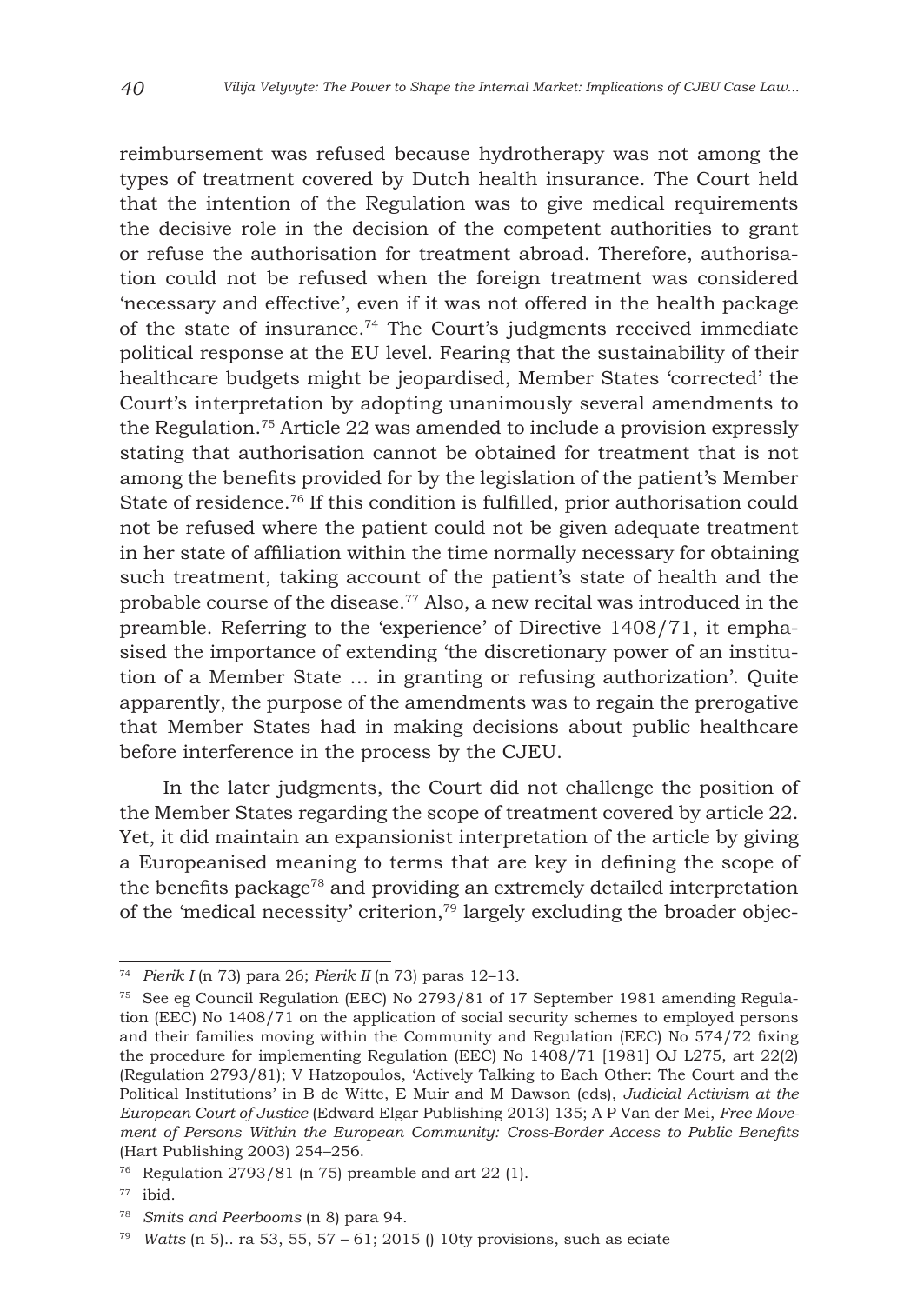tives of healthcare systems. In this way, once again the Court minimised the margin of discretion bestowed on the Member States by the Regulation.

Moreover, in the *Watts* judgment, concerning the reimbursement by the UK authorities of a hip replacement surgery performed in France, the Court unequivocally concluded that there was 'no reason which seriously justifies different interpretations' of the 'undue delay' criterion depending on whether the context is article 22 of the Social Security Regulation or article 49 EC. This meant that the Court's interpretation of secondary law was elevated to the status of primary EU law.<sup>80</sup> The intention of the legislature expressed in the Social Security Regulation was thus shaped and moulded in order to fit the logic of the free movement rules. Moreover, having based its position on both the Regulation and the Treaty, the Court also precluded the possibility of a legislative amendment overturning this interpretation. Despite political resistance, the Court ended up drastically changing the meaning of article 22 of Regulation 1408/71 and turned it into an EU-wide binding obligation requiring Member States to reimburse the costs of medical treatment received abroad to patients whose condition was serious enough to necessitate the treatment.

The Social Security Regulation is not an isolated example of an expansive, market-oriented interpretation adopted by the CJEU. The widely discussed Posted Workers Directive has been interpreted by the Court as a maximum harmonisation measure as far as working conditions are concerned, regardless of the fact that it was commonly interpreted as a minimum harmonisation directive establishing a floor of rights for posted workers.<sup>81</sup> The terms of the directive itself suggest, though, that it is a minimum harmonisation measure. Recital 22 of the preamble emphasises that the directive is 'without prejudice to the law of the Member States concerning collective action to defend the interests of trades and professions'. In addition, article 3(7) explicitly states that paragraphs 1 to 6 – that set out the core of the working conditions applicable to posted workers – 'shall not prevent application of terms and conditions that are more favourable to workers'.82 Notwithstanding these stipulations, the Court concluded in *Laval* that the level of protection that must be guaranteed to workers posted to the territory of the host Member State is limited, in principle, to that provided for in article 3.83

<sup>80</sup> ibid, paras 60, 62, 68.

<sup>81</sup> *Rüffert* (n 25) Opinion of AG Bot, para 83; Malmberg (n 38) 7; Malmberg and Sigeman (n 39) 1116.

<sup>&</sup>lt;sup>82</sup> Council Directive  $96/71/EC$  concerning the posting of workers in the framework of the provision of services [1997] OJ L18/1, art 3 (Posted Workers Directive).

<sup>83</sup> *Laval* (n 6) para 81.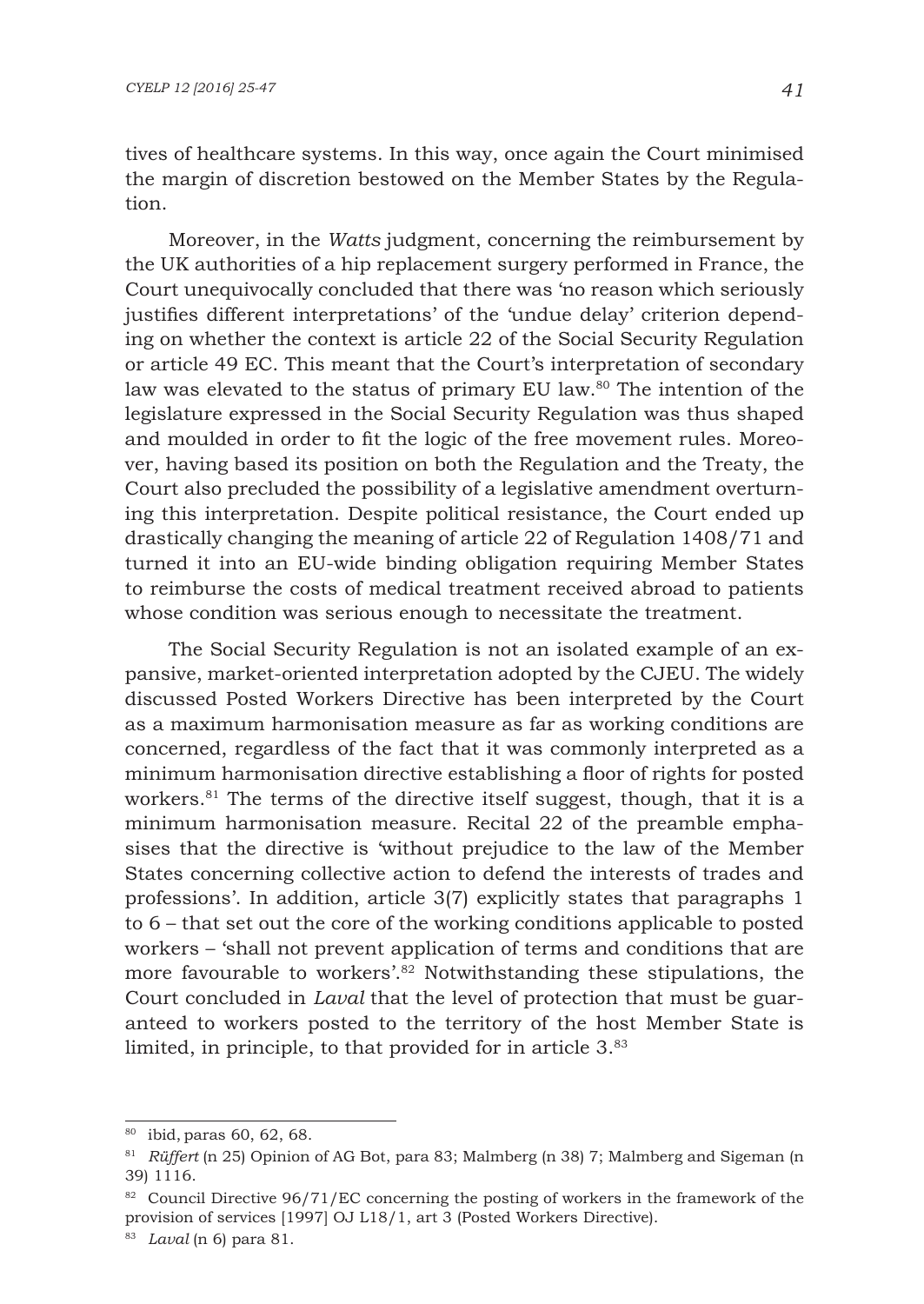The Court followed the same pattern when interpreting the Public Procurement Directive of 2004 (PPD)<sup>84</sup> and the Acquired Rights Directive (ARD) in other cases concerning collective labour rights.<sup>85</sup> Despite the fact that the PRD expressly authorises the introduction of social policy clauses in public tenders, the CJEU concluded in *Rüffert* that this did not, however, include the application of collective agreements for regulating questions relating to retirement benefits.<sup>86</sup> Similarly, in the recent *Alemo-Herron* case, concerning the transfer of undertakings, the Court came to the conclusion that the ARD, widely interpreted as a minimum harmonisation directive whose main purpose was to protect workers in the event of the transfer of undertakings, $87$  required a balancing between the interests of businesses and workers.<sup>88</sup> As expected, this balance resulted in prioritising the former over the latter.<sup>89</sup> In particular, it required that the transferee was in a position allowing it 'to make adjustments and changes necessary to carry on its operations' after transfer from the public sector to the private sector.90 In this connection, the Court held that clauses providing dynamic contractual rights clauses (such as those referring to applicable collective agreements) are 'liable to limit considerably the room for manoeuvre necessary for a private transferee' to make such adjustments and changes, hence they are 'liable to undermine the fair balance' between the interests of the transferee and those of the employees.91 As a result, the directive was interpreted as precluding the enforceability of the dynamic clauses in cases where the transferees were not provided with the possibility of participating in the post-transfer negotiation processes.

<sup>84</sup> Council Directive 2004/18/EC on the coordination of procedures for the award of public works contracts, public supply contracts and public service contracts [2004] OJ L134/114, preamble, recital 46, art 26 (Public Procurement Directive 2004/18/EC); *Rüffert* (n 25).

<sup>&</sup>lt;sup>85</sup> Council Directive (EC) 23/2001 on the approximation of the laws of the Member States relating to the safeguarding of employees' rights in the event of transfers of undertakings, businesses or parts of undertakings or businesses [2001] OJ L82/16 (Acquired Rights Directive).

<sup>86</sup> *Rüffert* (n 25).

<sup>87</sup> Acquired Rights Directive (n 85), preamble, art 8. See also *Alemo-Herron* (n 6), Opinion of AG Cruz Villalón, para 20; J Prassl, 'Freedom of Contract as a General Principle of EU Law? Transfers of Undertakings and the Protection of Employer Rights in EU Labour Law: Case C-426/11 Alemo-Herron and others v Parkwood Leisure Ltd' (2013) 42 ILJ 434; S Weatherill, 'Use and Abuse of the EU's Charter of Fundamental Rights: On the Improper Veneration of "Freedom of Contract". Judgment of the Court of 18 July 2013: Case C-426/11, Mark Alemo-Herron and Others v Parkwood Leisure Ltd' (2014) 10 ERCL 167.

<sup>88</sup> Acquired Rights Directive (n 85) arts 3(1) and 3(3); *Alemo-Herron* (n 6) paras 25–27.

<sup>89</sup> *Alemo-Herron* (n 6) paras 28–30.

 $90$  ibid, paras 25-27.

<sup>91</sup> *Alemo-Herron* (n 6) paras 28–29.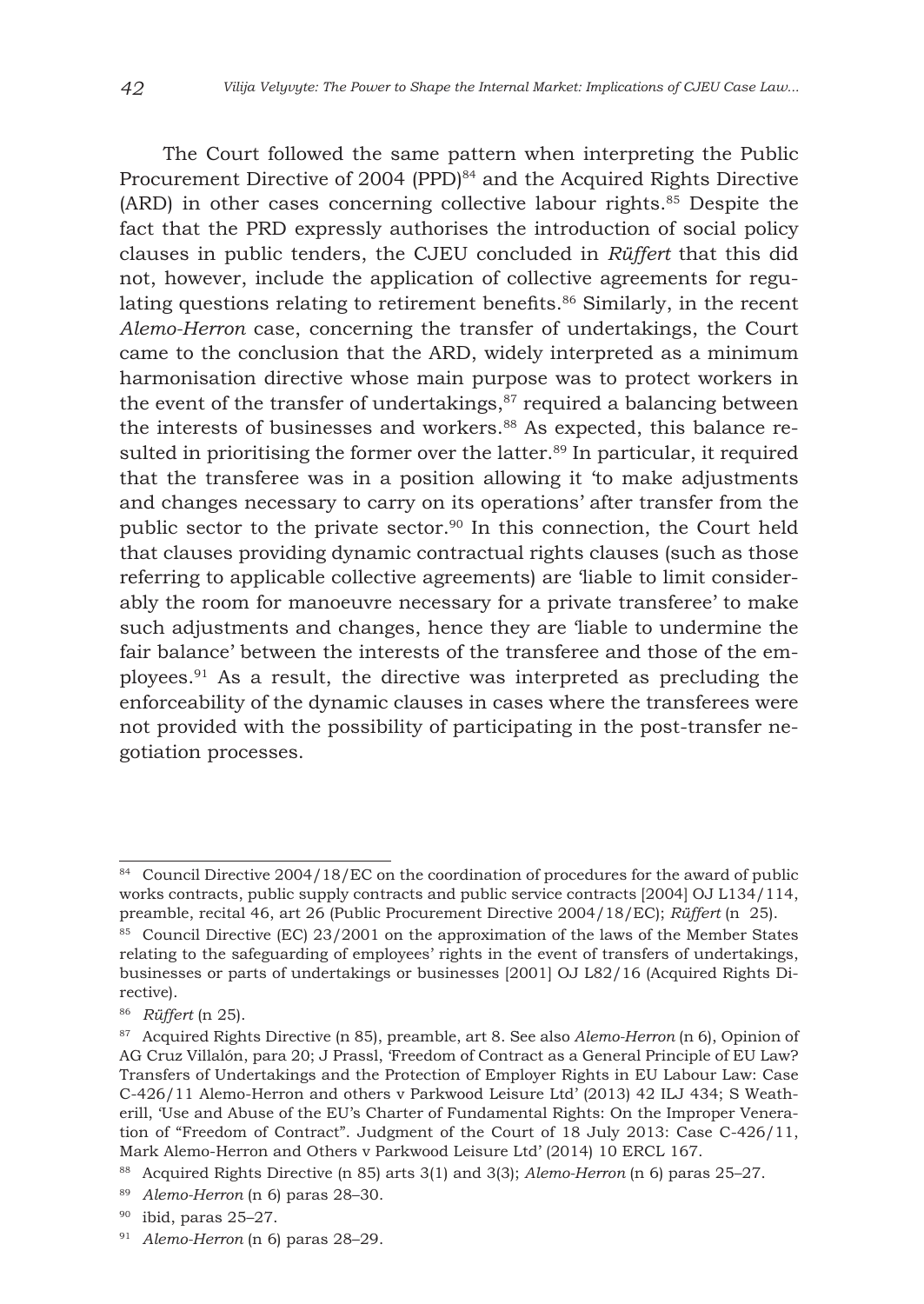#### *4.3 The Court predetermines the content of legislation*

The example of the Patients' Rights Directive demonstrates that the legislative measure that has the greatest likelihood of being successfully adopted at the EU level will be the one that essentially replicates the Court's reasoning.

The adoption of the Patients Rights Directive<sup>92</sup> has been seen by some as a significant step marking the EU's involvement in domestic healthcare policies of the Member States.<sup>93</sup> Adopted on the basis of articles 114 and 168 TFEU, the directive harmonises national rules on the reimbursement of costs of cross-border healthcare. Its adoption was long anticipated and came five years after an unsuccessful attempt by the Commission to include healthcare services into the Services Directive.<sup>94</sup> The reason why healthcare was excluded from the Services Directive was the objection by the health policy stakeholders to the largely economic logic embedded in the directive. The stakeholders argued that the country of origin principle enshrined in the Commission's initial proposal95 was not an appropriate means to regulate the healthcare sector, which by its nature necessitated a high level of regulatory intervention and control by national governments.<sup>96</sup>

The legislative proposal dedicated specifically to cross-border healthcare was meant to provide a comprehensive legal framework on matters of cross-border healthcare, while also striking a balance between the economic and social dimensions pertaining to the sector.<sup>97</sup> Not incidentally,

<sup>&</sup>lt;sup>92</sup> Council Directive 2011/24/EU of 9 March 2011 on the application of patients' rights in cross-border healthcare [2011] OJ L88/45, preamble, recital (21) (Patients' Rights Directive).

<sup>93</sup> W Sauter, 'Harmonisation in Healthcare: The EU Patients' Rights Directive' (2011) TILEC Discussion Paper No 2011-030 <http://papers.ssrn.com/sol3/papers.cfm?abstract\_ id=1859251> accessed 20 May 2015.

<sup>94</sup> Council Directive 2006/123/EC on services in the internal market [2006] OJ L 376/36, preamble, recital 23, art 2(2)(f).

 $95$  ibid, art 16.

<sup>96</sup> European Health Policy Forum, 'Recommendations on Health Services and the Internal Market', 26 May 2005, 15 <http://ec.europa.eu/health/archive/ph\_overview/health\_forum/docs/recom\_health\_services.pdf> accessed 20 May 2015. For an in-depth discussion, see W Gekiere, R Baeten and W Palm, 'Free Movement of Services in the EU and Health Care' in E Mossialos and others (eds), *Health Systems Governance in Europe: The Role of European Union Law and Policy* (CUP 2010) 487–504.

<sup>&</sup>lt;sup>97</sup> Commission, 'Proposal for a Directive of the European Parliament and of the Council on the application of patients' rights in cross-border healthcare' COM (2008) 414 final, Explanatory Memorandum, 2 (Proposal for PRD); Commission, 'Consultation regarding Community action on health services' (Communication) SEC (2006) 1195/4; Committee on the Internal Market and Consumer Protection, 'Motion for a European Parliament Resolution on the impact and consequences of the exclusion of health services from the Directive on services in the internal market' (2006/2275(INI)); Sauter (n 93) 7–8; Gekiere, Baeten and Palm (n 96) 499–500.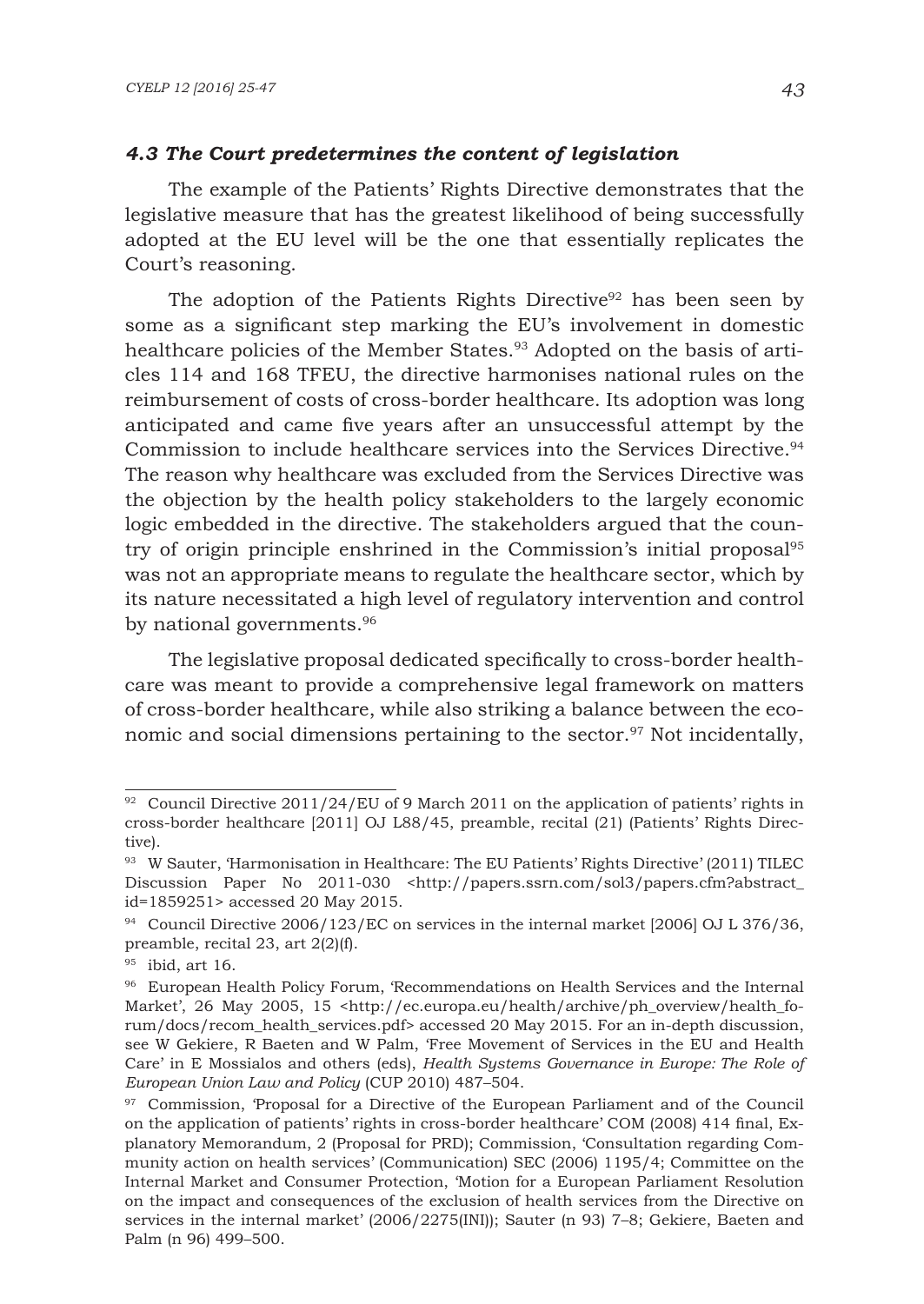the proposal was ambitiously titled by the Commission a directive on 'Patients' Rights', suggesting the creation of EU-wide rights to patients – a concept supposed to be much broader in scope than simply the reimbursement of cross-border medical treatment.98 The ambition of the directive is also evidenced by the reference in the preamble and article 5 to the 'overarching values' common to the health systems across Europe – universality, access to good quality care, equity and solidarity. These values are to be observed by the national authorities in providing crossborder treatment.<sup>99</sup> The idea itself is based on the Council Conclusions on Common Values and Principles in EU Health Systems.<sup>100</sup>

The following argues that, despite the ambitious title and some aspirational rhetoric about the common values of European healthcare, in reality the directive did not do much more than codify the rules already developed in the case law of the CJEU, simply adding to the legal certainty of the current regulatory regime. The directive did not create, nor did it intend to create, any new rights for patients. The Explanatory Memorandum specifies that the objective of the directive is to provide sufficient clarity about the rights to be reimbursed for healthcare provided in other Member States in order to enable patients to exercise those rights in practice, whilst ensuring the observance of the necessary requirements for high-quality, safe and efficient healthcare.<sup>101</sup> According to recital  $(10)$ and article 1(1), the directive aims to establish rules for facilitating access to safe and high-quality cross-border healthcare and to promote cooperation on healthcare between Member States.102 The directive also seeks to provide 'greater legal certainty' as regards the reimbursement of healthcare costs for both patients and healthcare providers. Recital (8) seems to clarify what lies behind these stipulations by expressly stating that the directive intends 'to achieve a more general, and also effective, application of principles developed by the Court of Justice on a case-bycase basis'.103 In line with this logic, a number of provisions pointing to the aims of the directive, as well as those setting out the rules on reimbursement, are qualified by references to the case law of the CJEU, such as 'in accordance with the principles established by the Court of Justice' or 'according to the constant case-law of the Court of Justice'.104

<sup>98</sup> Sauter (n 93) 8–9.

<sup>99</sup> Patients' Rights Directive (n 92), preamble, recital 12, art 5.

<sup>100</sup> Council, 'Council Conclusions on Common values and principles in European Union Health Systems' [2006] OJ C146/1.

<sup>&</sup>lt;sup>101</sup> Proposal for PRD (n 97), Explanatory Memorandum 7.

 $102$  ibid, recital 10, art 1(1).

<sup>103</sup> Patients' Rights Directive (n 92), preamble, recital 8.

<sup>104</sup> ibid, preamble, recitals 10, 12, 27, 38, 40, 42, 44, 46, art 1(1).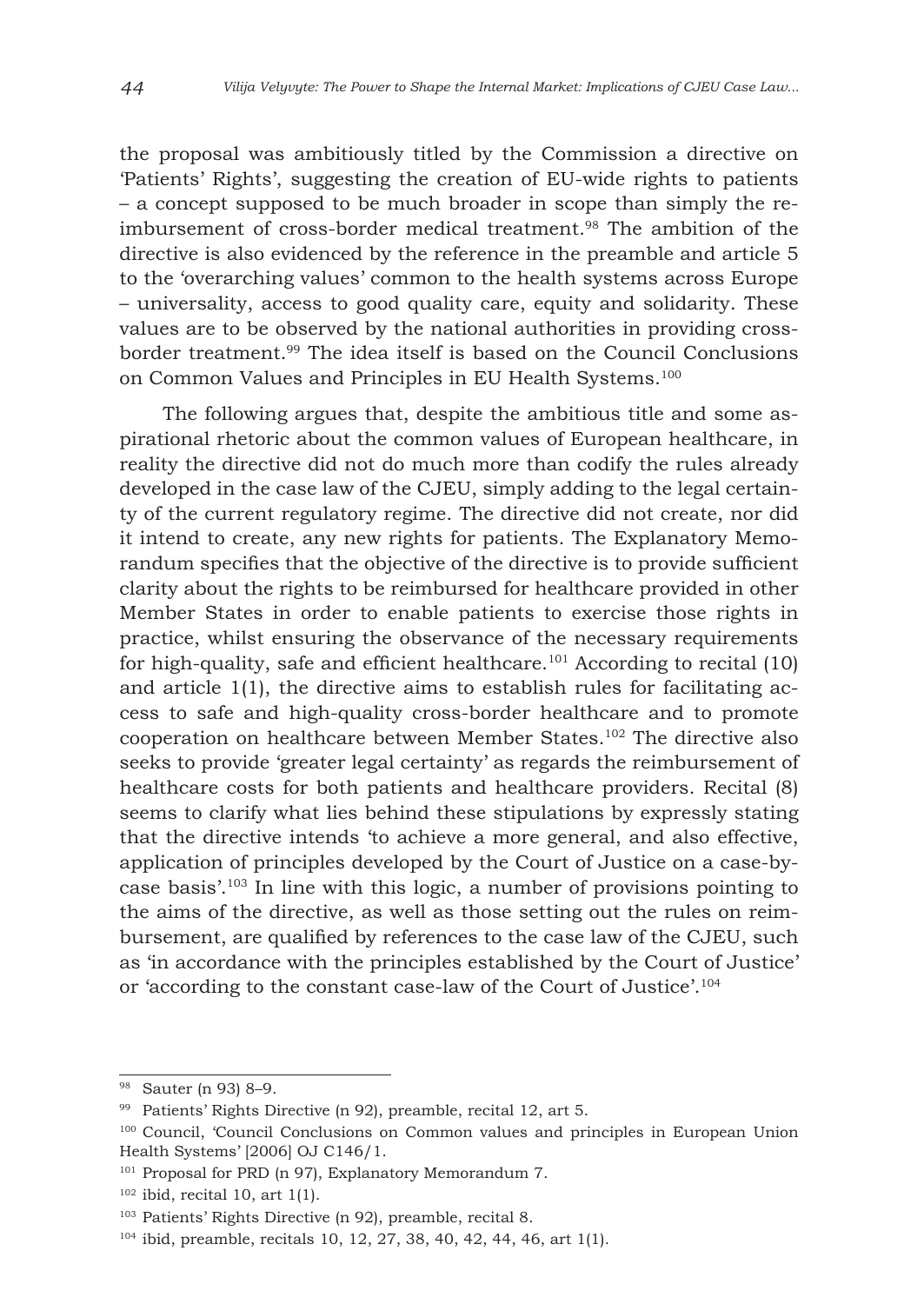The terms governing access to and reimbursement of the costs of cross-border healthcare seem to replicate the rules developed by the Court, often even its exact wording. For example, article 7 obligates the Member State of affiliation to cover the costs of cross-border healthcare up to the level of costs that would have been assumed by the Member State of affiliation had this healthcare been provided in its territory, without exceeding the actual costs of the healthcare received. Article 8 establishes the general validity of the prior authorisation requirement for intramural care and lays down the procedural and substantive requirements applicable to the prior authorisation procedure, in accordance with the case law of the CJEU. The authorisation cannot be refused if the treatment cannot be provided on its territory within a medically justifiable time limit, as defined by the Court.

The so-called new elements introduced by the directive – those going beyond the rules developed by the CJEU – essentially concern the procedural guarantees aimed at ensuring that the system of cross-border provision of healthcare and subsequent reimbursement is effective in practice. The new rules include provisions on access to information, transparency of procedures, safety and quality of treatment, and cooperation measures, including information exchange through the national contact points and the E-Health system.105 Member States are required to provide healthcare quality and safety standards to ensure patients' access to the information necessary for making informed choices regarding their healthcare, to put in place a complaints procedure for seeking remedies, to respect patients' privacy when processing personal data, and others. Notably, one could argue that these procedural guarantees are anyway required under the free movement law, but at least the directive makes them concrete. Apart from introducing these guarantees and adding to the clarity and certainty of the regulatory framework, the Patients' Rights Directive does no more than give a legislative expression to the substantive rules that have already been in force for a while by virtue of the Court's case law.

The prolonged adoption history of the PRD illustrates the main problem with the adoption of EU-level legislative measures when the issues at hand are politically sensitive and often characterised by diverse regulatory models across the Member States – a problem that Scharpf refers to as the 'joint decision trap'.106 When the Treaty rules require a major-

 $105$  Patients' Rights Directive (n 92), see eg arts 4, 5, 9(1) 6, 10, 14, 15; Proposal for PRD (n 97) Explanatory Memorandum 11–12, 17–20.

<sup>106</sup> FW Scharpf, 'The Joint-Decision Trap Revisited' (2006) 44 Journal of Common Market Studies 845; FW Scharpf, 'Negative and Positive Integration in the Political Economy of European Welfare States' in G Marks and others (eds), *Governance in the European Union* (SAGE Publications 1996); FW Scharpf, 'Community and Autonomy: Multi-level Policymaking in the European Union' (1994) 1 Journal of European Public Policy 219.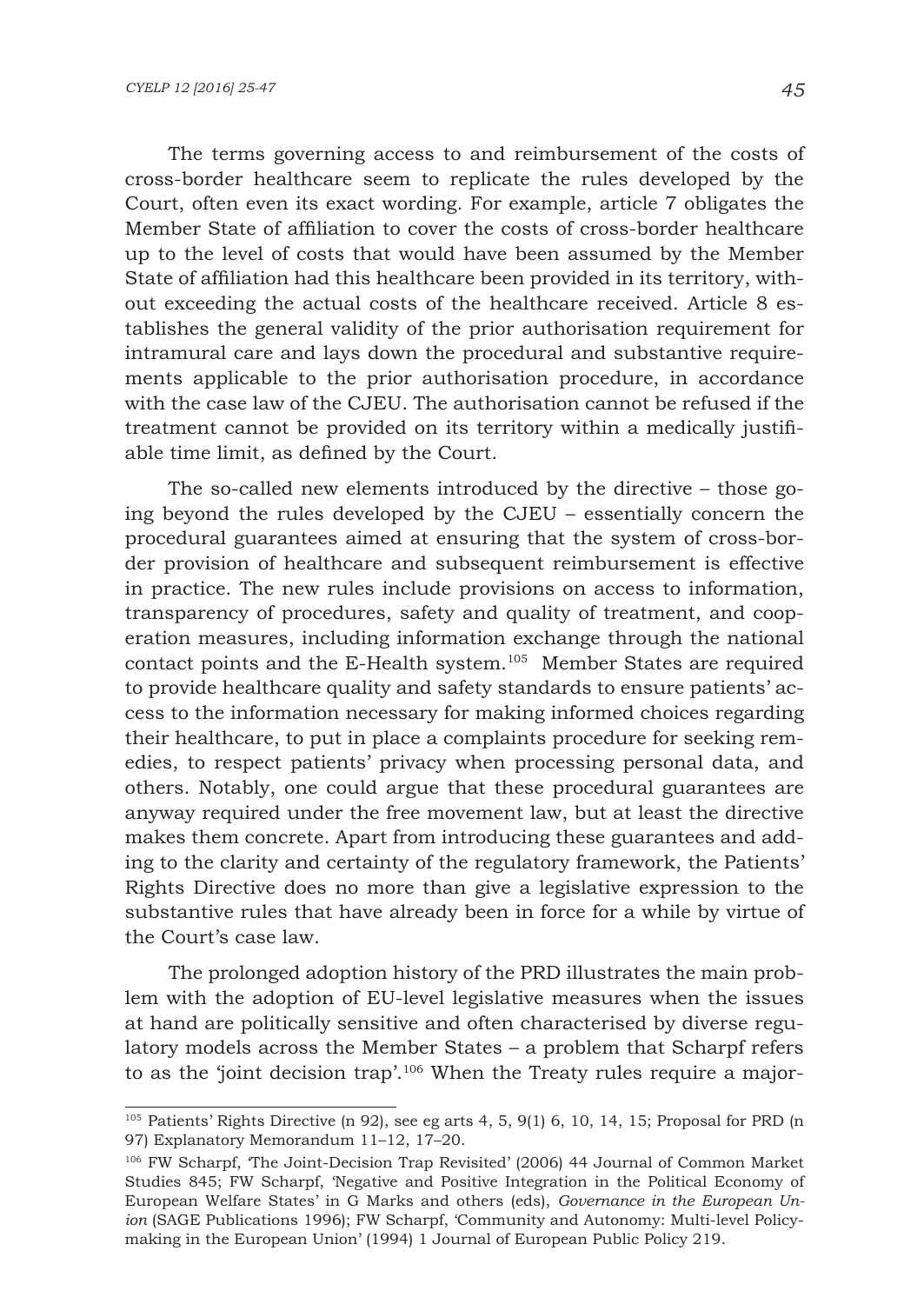ity vote to adopt legislation, Member States with more liberal regimes or smaller budgets can gather enough votes to veto legislative initiatives that would impose more demanding social regulations. This resistance is likely to be supported by national populations, which usually favour the continuation of existing systems of social protection and tend to resist major structural changes. Scharpf argues:

[v]oters in Britain simply could not accept the high levels of taxation that sustain the generous Swedish welfare state; Swedish families could not live with the low level of social and educational services provided in Germany; and German doctors and patients would unite in protest against any moves toward a British-style National Health Service.107

Moreover, harmonisation, as a legislative technique, may not offer adequate solutions. For instance, as suggested in section 2, what is necessary for patient mobility to be fully effective is an EU budget for crossborder healthcare. However, as this type of legislative measure does not entail harmonisation, the appropriate legal basis to be used would be the sectoral one, yet it explicitly excludes the option of binding measures. Admittedly, article 352 TFEU could be invoked to adopt innovative legislative solutions, as it empowers the EU to take action in cases where no other Treaty provision provides the necessary powers. However, as the drafting history of Monti II shows, even if competence under article 352 could be shown to exist in principle, any meaningful initiative on behalf of the Commission could be easily trumped by a single veto.

## **5 Conclusion**

The paper shows how the Court's case law concerning cross-border healthcare and collective labour law encroaches on the scope of the EU's legislative activity to the degree of upsetting the principle of institutional balance. The argument advanced in the paper seems also to illustrate a broader point that the Court's interference in policy areas that are reserved by the Treaty predominantly for the competence of the Member States is liable to distort the balance of powers between the EU's legislature and the judiciary. The policy issues decided by the case law cannot be further dealt with by EU legislative action because of the constitutional constraints and the ensuing lack of political consensus on the matter, general political resistance against the EU's involvement as such, or because the Court can at any time reinterpret the legislative measure in light of the primary economic rules in a way that will render EU-level

<sup>107</sup> FW Scharpf, 'The European Social Model: Coping with the Challenges of Diversity' (2002) 40 JCMS 645, 652.